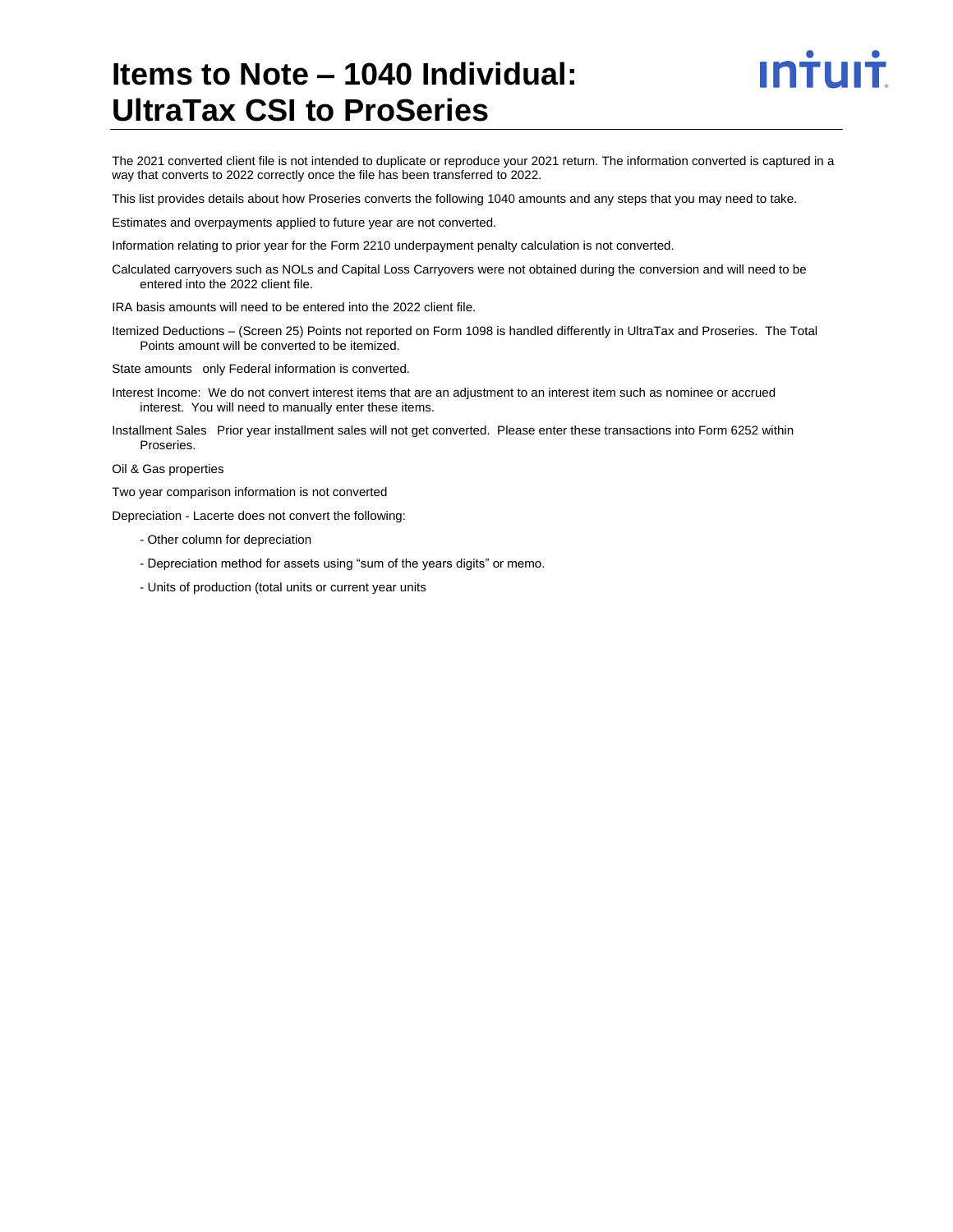<u>ıntuıt</u>

#### **Client Information**

Filing Status MFS and Lived with Spouse Taxpayer Information Dependency Status Taxpayer & Spouse Blind designation Spouse Information In Care Of Address Home, Work, Mobile phones – Taxpayer & Spouse Fax numbers – Taxpayer E-Mail address – Taxpayer & Spouse Driver's License – Taxpayer & Spouse

#### **Dependent Information**

Dependent Information Relationship Months lived at home Student / Disabled Type of dependent Earned Income Credit Child Tax Credit

#### **Miscellaneous Information**

Presidential Election Campaign Allow Discussion Designee's PIN, Name & Phone Number Direct Deposit of Federal Refund Electronic Payment of Balance Due Financial Institutions (up to 3): Name of Bank (memo only) Routing Transit Number Depositor Account number Type of Account

#### **Refund Advantage Information**

Disbursement Method Physical Address if different Taxpayer & Spouse Identity Verification

#### **Wages, Salaries, Tips**

Spouse Wages, Salaries, Tips and Other Compensation Federal Income Tax Withheld Social Security Tax Withheld Medicare Tax Withheld Box 12 Codes Statutory Employee Retirement Plan State Income Tax withheld Local Income Tax withheld Control Number Employer – Name, ID, and Address Employee – Name, ID and Address (if different) Primary State Name, ID and Locality Name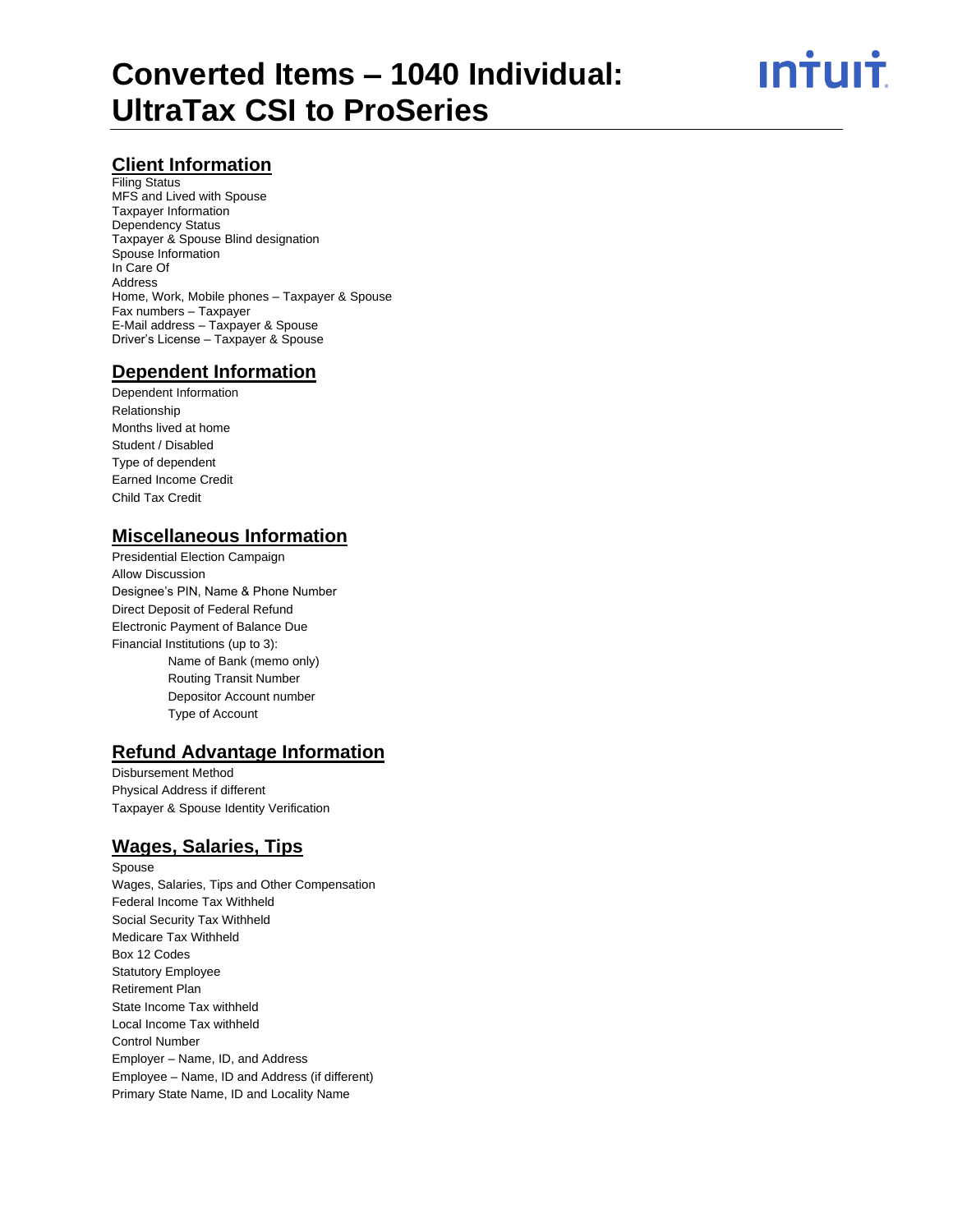# ın<del>i</del>uı<del>i</del>

#### **Interest Income**

Name of Payer Seller Financed Mortgage – SSN, Address, & Amount Interest income – Banks, Savings & Loans, etc. Interest income – Seller Financed Mortgage

#### **Dividend Income**

Name of Payer Ordinary & Qualified Dividends Total Capital Gain Distributions

#### **Pensions, IRA Distributions**

Payer Information – Name, Address & Federal ID Spouse Gross Distribution (2a) Taxable Amount Taxable amount not determined Total Distributions (4) Federal Income Tax withheld (5) Employee contributions / Designated Roth Contributions or Insurance premiums (6) Net Unrealized Appreciation in Securities (7) Distribution Code #1 IRA / SEP / SIMPLE (8) Other Distributions & Other Distribution Percentage (9a) Total Employee Contributions & Total Distribution Percentage State Tax withheld State Name and ID number Name of Locality Indirect Rollovers – To other than a Roth IRA Simplified method information Recipient Information IRA's – Repayments

#### **Gambling Winnings W-2G**

Spouse Payer Information Payee Information (1) Gross Winnings (13) State Name Payer State ID number

#### **Miscellaneous Income**

Social Security Benefits (SSA-1099 box 5) Medicare Premiums Paid (SSA-1099 Itemized Deduction) Tier 1 Railroad Retirement Benefits (RRB-1099 box 5) Alimony Received Taxable Scholarships and Fellowships Jury Duty Pay Household Employee Income not on W-2 Income Subject to SE Tax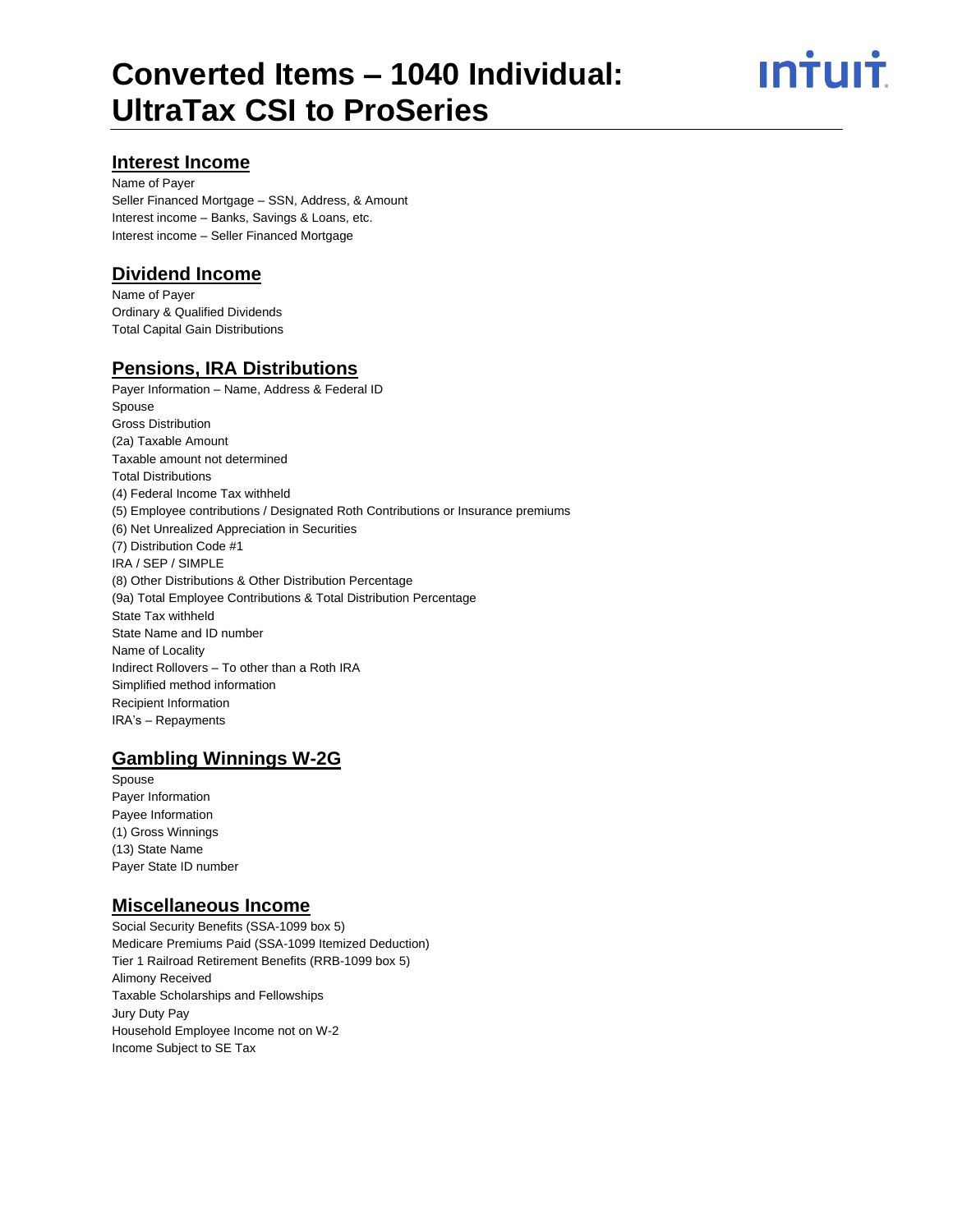ın†uı†

### **Unemployment Compensation/State Refunds**

Total Received Current Year Overpayment repaid Payer Information Recipient Information

#### **Education Distributions**

Name of Payer Spouse (1) Gross Distributions (2) Earnings (3) Basis (5) Private 529 program, State 529 program or Coverdell ESA Current Year Contributions to this ESA Value of this account at Current Year End Administering State (QTPs only)

#### **Business Income (Schedule C)**

Principal Business or Profession Principal Business Code Business Name and Address (if different) Employer ID Number Accounting Method Inventory Method Taxpayer, Spouse or Joint Not subject to SE Tax Did not "Materially Participate" Gross Receipts or Sales Returns and Allowances Other Income Inventory at Beginning of Year Purchases Cost of Labor Materials and Supplies Other Costs Inventory at End of Year Advertising Car and Truck Expenses Commissions Contract Labor Employee Benefit Programs Insurance (other than Health) Mortgage Interest (1098) Other Interest Legal and Professional Office Expense Pension & Profit Sharing Plans – Contributions Rent or Lease – Vehicles, Machinery, Equipment Rental Other Rental Repairs Supplies Real Estate Taxes Payroll Taxes Sales Tax included in Gross Receipts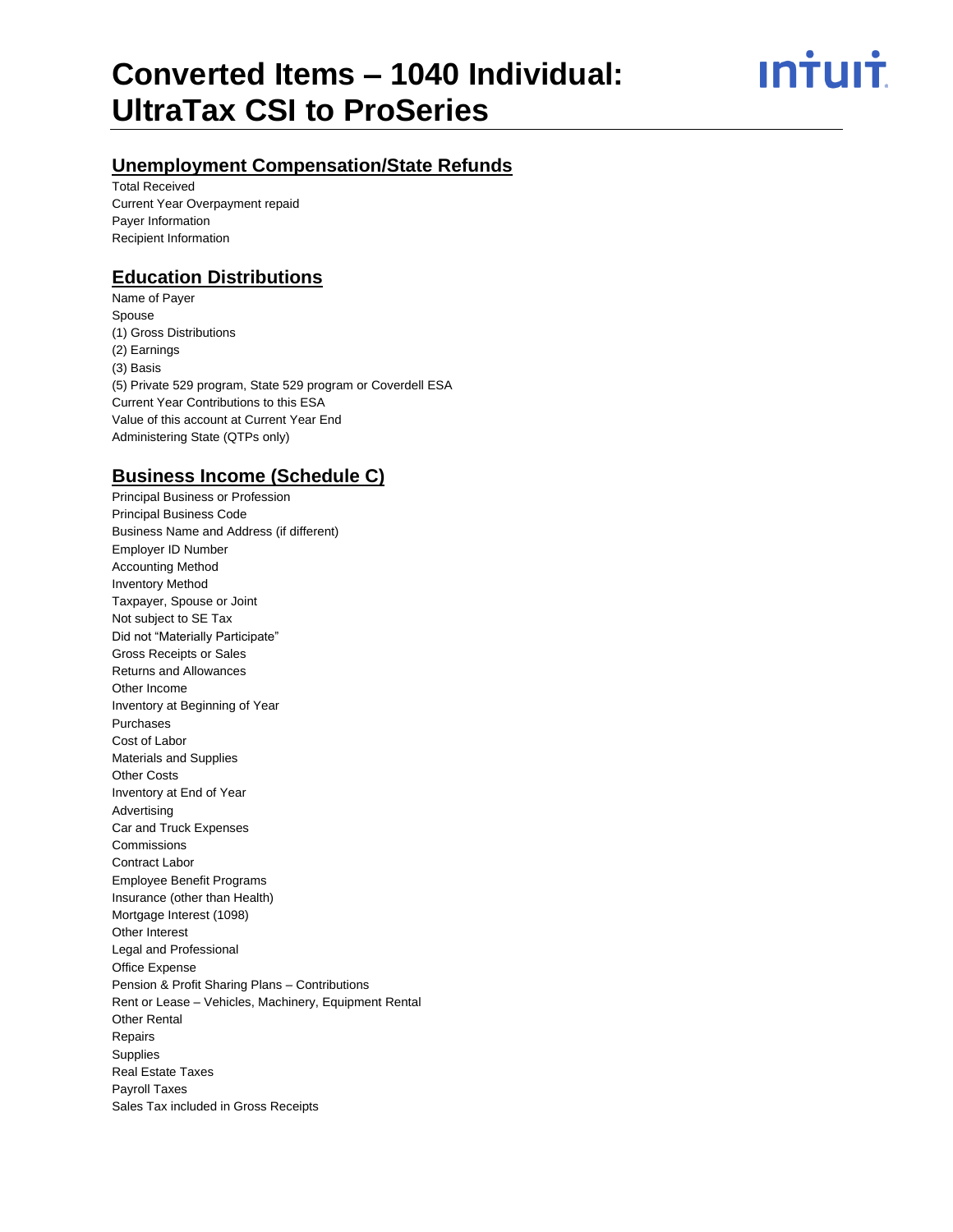ın<del>i</del>uı<del>i</del>

## **Business Income (Schedule C) (continued)**

Other Taxes Travel Meals and Entertainment in Full DOT Meals in Full **Utilities** Total Wages Other Expenses

#### **Rental & Royalty Income (Schedule E)**

Kind, Type and Location of Property Fair Rental Days Qualified Joint Venture Percentage of Ownership Percentage of Tenant Occupancy Disposition of Activity Taxpayer, Spouse or Joint NonPassive Activity or Passive Royalty Real Estate Professional Rents or Royalties received Advertising Auto and Travel Cleaning and Maintenance Commissions Insurance Legal and Professional Management fees Mortgage Interest (1098) Other Interest Repairs Supplies Real Estate Taxes Other Taxes Utilities Other Expenses Number of Days Personal Use

## **Farm Income (Schedule F / Form 4835)**

Principal Product Employer ID Number Agricultural Activity Code Accounting method Taxpayer, Spouse or Joint Farm Rental (4835) Did not "Materially Participate" (Sch F only) Did not "Actively Participate" (4835 only) Cost or Basis of Livestock and other Resale items Beginning Inventory of Livestock, etc. Cost of Livestock, etc. purchased Ending Inventory of Livestock, etc. Total Conservation Reserve Program payments Income from Production Total & Taxable Cooperative distributions Total & Taxable Agricultural Program payments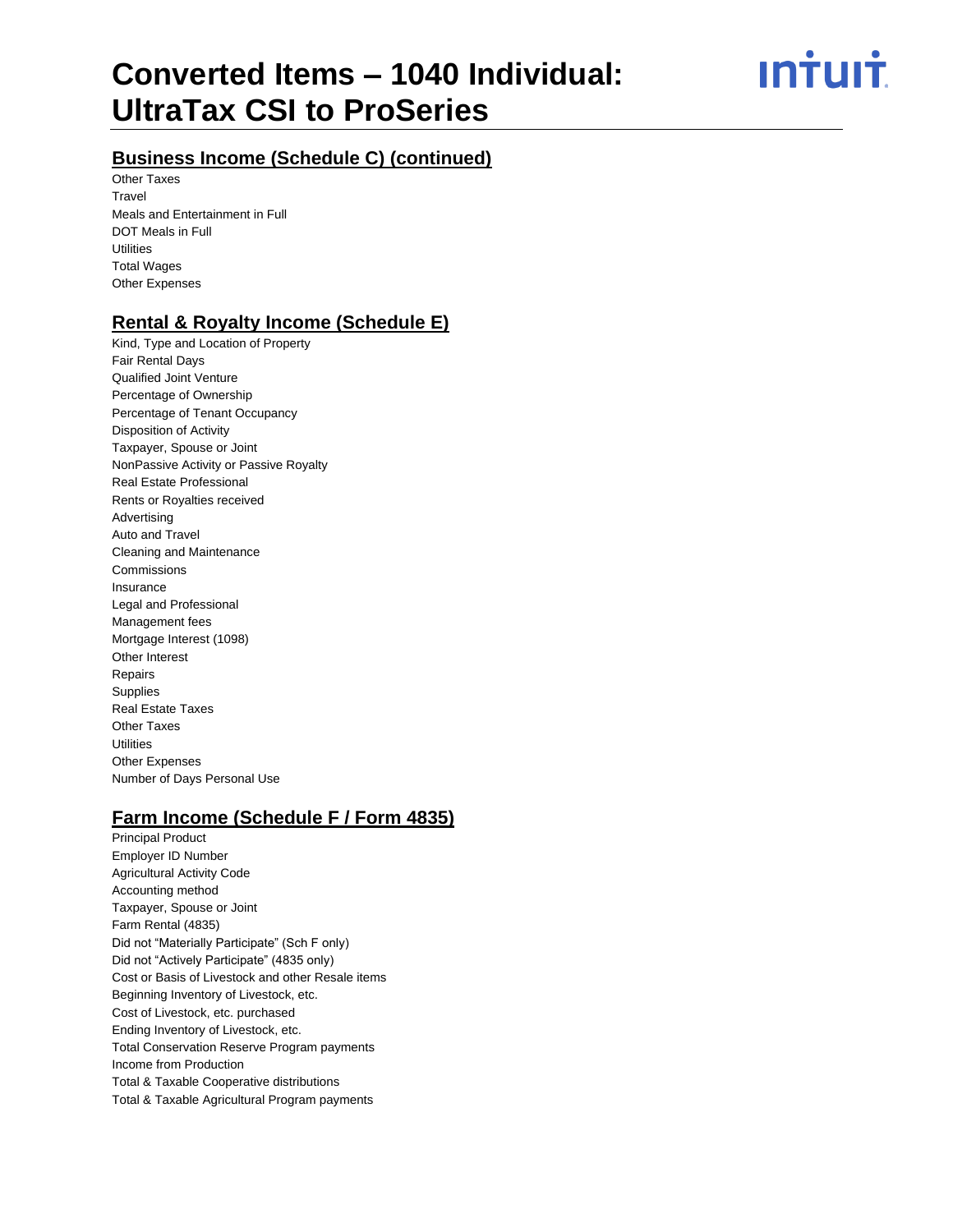## **Farm Income (Schedule F / Form 4835) (continued)**

Commodity Credit Loans reported under election Total & Taxable Commodity Credit Loans forfeited or repaid Total & Taxable Crop Insurance Proceeds received Taxable Crop Insurance Proceeds deferred Other Income Car and Truck expenses Chemicals Current Year Conservation expenses Custom Hire (machine work) Employee Benefit Program Feed purchased Fertilizers and Lime Freight and Trucking Gasoline Insurance Mortgage Interest (1098) Other Interest Labor Hired Pension and Profit Sharing plans Vehicle Rent Other Rent (land, animals, etc.) Repairs and Maintenance Seeds and Plants purchased Storage and Warehousing Supplies purchased Taxes **Utilities** Veterinary, Breeding and Medicine Other Expenses

#### **Partnership Information**

Name of Partnership Employer ID number Taxpayer, Spouse or Joint Publicly Traded Partnership Not a Passive Activity Actively Participated in Real Estate Real Estate Professional

#### **S Corporation Information**

Name of S Corporation Employer Identification Taxpayer, Spouse or Joint Not a Passive Activity Actively Participated in Real Estate Real Estate Professional

#### **Estate and Trust Information**

Name of Estate or Trust Employer Identification number Taxpayer, Spouse or Joint Not a Passive Activity Actively Participated in Real Estate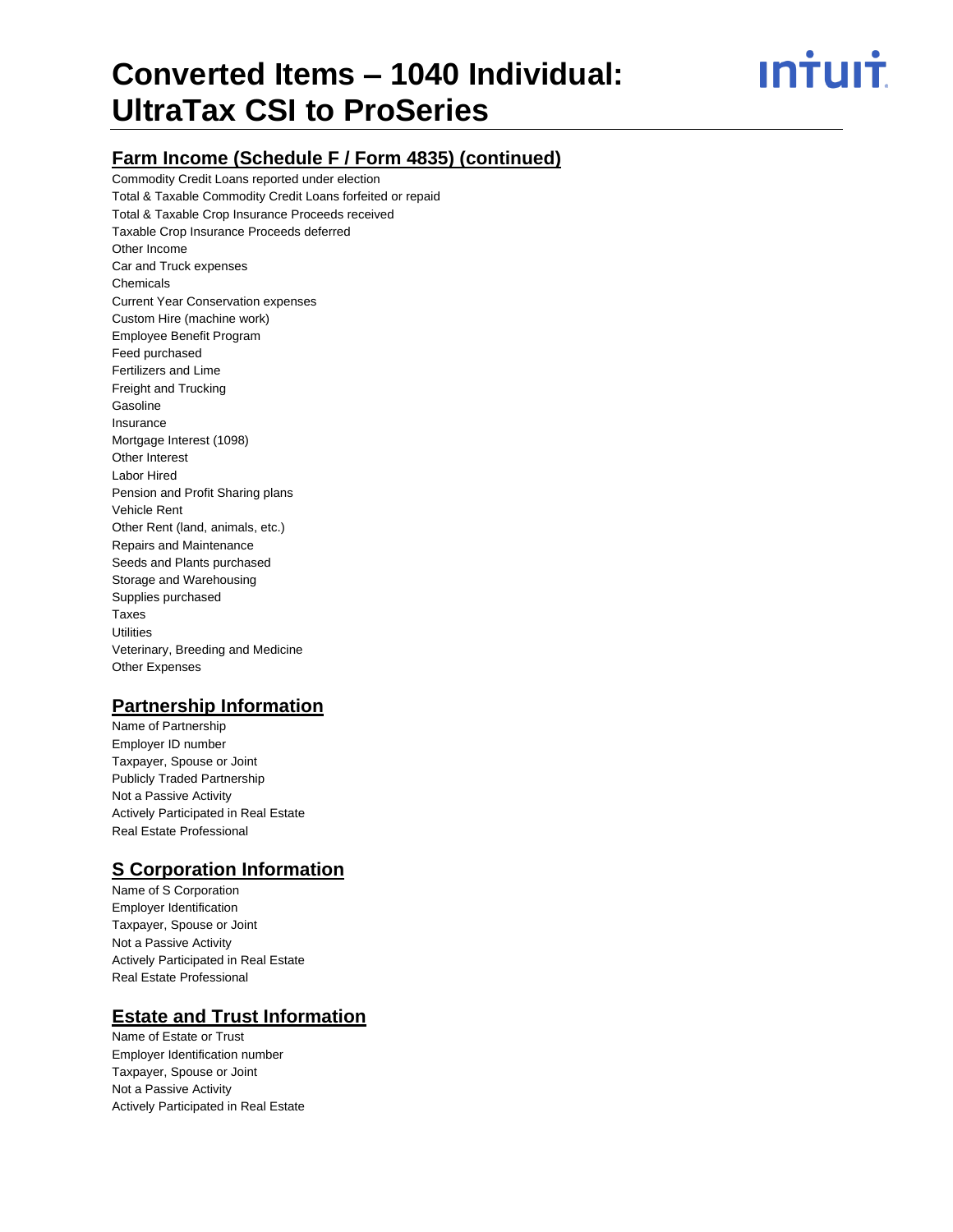<u>ıntuıt</u>

## **Depreciation (4562)**

Description of Property Form Date Placed in Service Cost or Basis Current Section 179 Expense - Current Year Method Life or Class Life Amortization code section Current Depreciation / Amortization (-1 if None) Prior Depreciation / Amortization Prior Section 179 Expense Salvage Value Basis Reduction (ITC, Etc.) AMT Depreciation - Basis AMT Depreciation - Class Life (Post-1986) AMT Depreciation - Current Depreciation (-1 if None) AMT Depreciation - Prior Depreciation (MACRS Only) Book Depreciation - Cost or Basis Book Depreciation - Method Book Depreciation - Life or Class Life Book Depreciation - Current Depreciation (-1 if None) Book Depreciation - Prior Depreciation Book Depreciation - Salvage Value State Depreciation - Cost or Basis State Depreciation – Current Section 179 Expense State Depreciation - Method State Depreciation - Life or Class Life State Depreciation - Current Depreciation / Amortization (-1 if None) State Depreciation - Prior Depreciation / Amortization State Depreciation - Prior Section 179 Expense State Depreciation - Salvage Value Alternative Depreciation System (ADS) 150% DB Instead of 200% DB (MACRS Only) Qualified Indian Reservation Property Listed Property Date Sold or Disposed

## **Adjustments to Income**

IRA Contributions Covered by Employer Plan / Not Covered Roth IRA Contributions Total Qualified Student Loan interest Alimony – Recipient's Info & Amount Paid Jury Duty pay given to Employer Expense from Rental of Personal Property Other Adjustments

#### **Itemized Deductions**

Prescription Medicines and Drugs Doctors, Dentists and Nurses Insurance Premiums not entered elsewhere (excluding Long-Term Care) Long-Term Care Premiums not entered elsewhere Medical Miles driven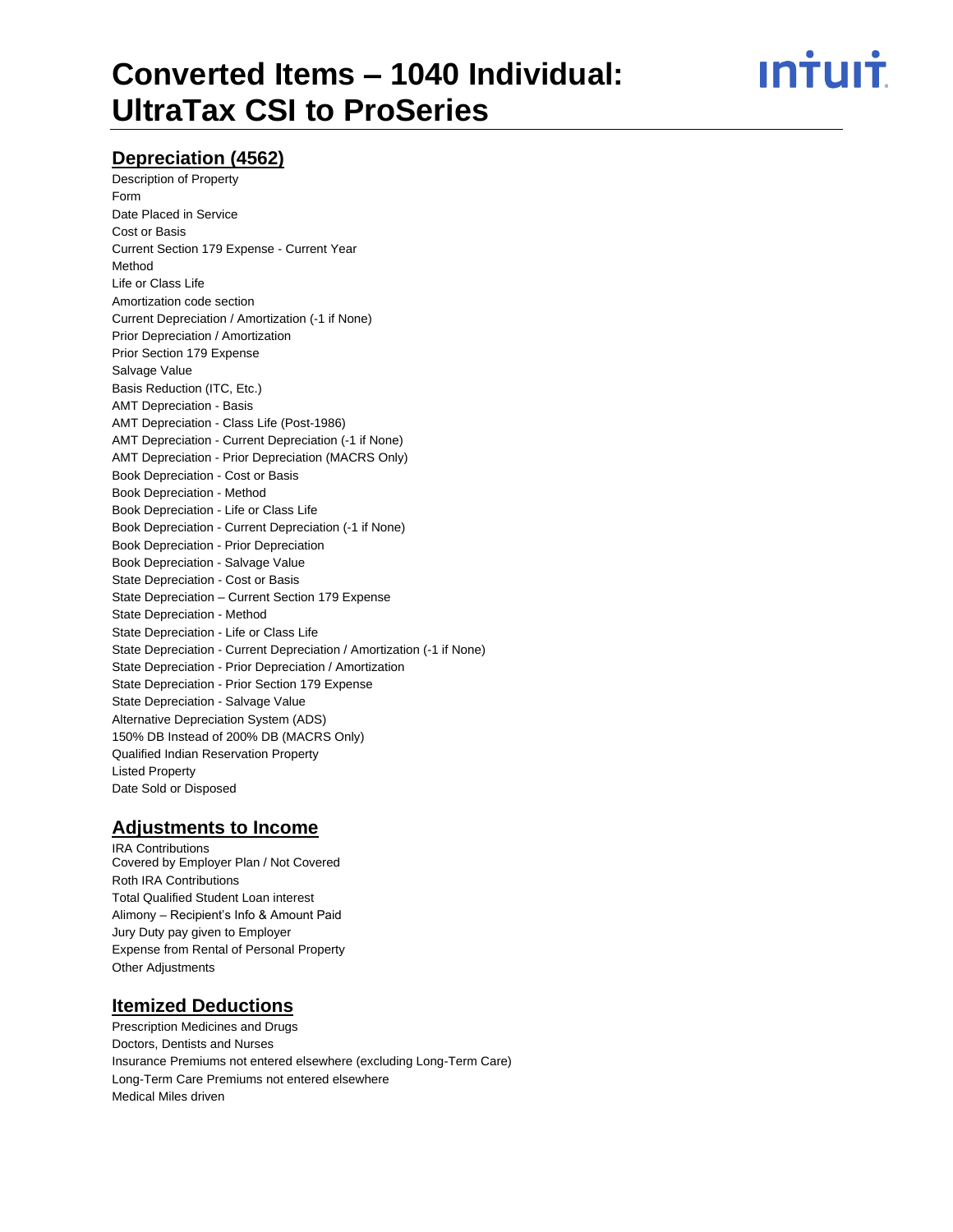# <u>ıntuıt</u>

## **Itemized Deductions (continued)**

Taxes on Principal Residence Personal Property Taxes (including value based Auto Fees) Other Taxes Home Mortgage Interest and Point on 1098 Home Mortgage Interest not on 1098 – Payee information & Amount Paid Points not on 1098 Investment Interest Investment Interest Carryover – Regular & AMT Cash Contributions (50% and 30%) Noncash Contributions (50% & 30%) Union and Professional dues Unreimbursed Employee Expenses Investment Expense Tax Preparation Fees – Amount Paid Safe Deposit Box rental Other Miscellaneous Deductions (2%) Gambling Losses to Extent of Winnings

## **Affordable Care Act Subsidy/Penalty**

Marketplace Identifier Account Number Form  $(CtrI + T)$ Activity Number

#### **Noncash Contributions (8283)**

Donee Information – Name & Address Description of Property (other than vehicle) Date of Contribution Date Acquired & How Acquired Donor Cost or Basis Fair Market Value & Method used to Determine FMV

## **Vehicle / Employee Business Expense (2106)**

Occupation, if Different Spouse (Form 2106) Performing Artist, Handicapped or Fee-Based Government Official Meal and Entertainment Expenses in Full Reimbursements not included on W-2 Box 1 (meals & entertainment) Department of Transportation (80% meal allowance) Local Transportation Travel Expenses while away from home Overnight Other Business Expenses

## **Foreign Income Exclusion (2555)**

Spouse Foreign Address of Taxpayer Employer's Name, Type, US Address or Foreign Address Enter Last Year (after 1981) 2555 or 2555-EZ was Filed Country of Citizenship Tax home(s) during tax year & Date Established Travel Information Beginning & Ending Date for Bona Fide Resident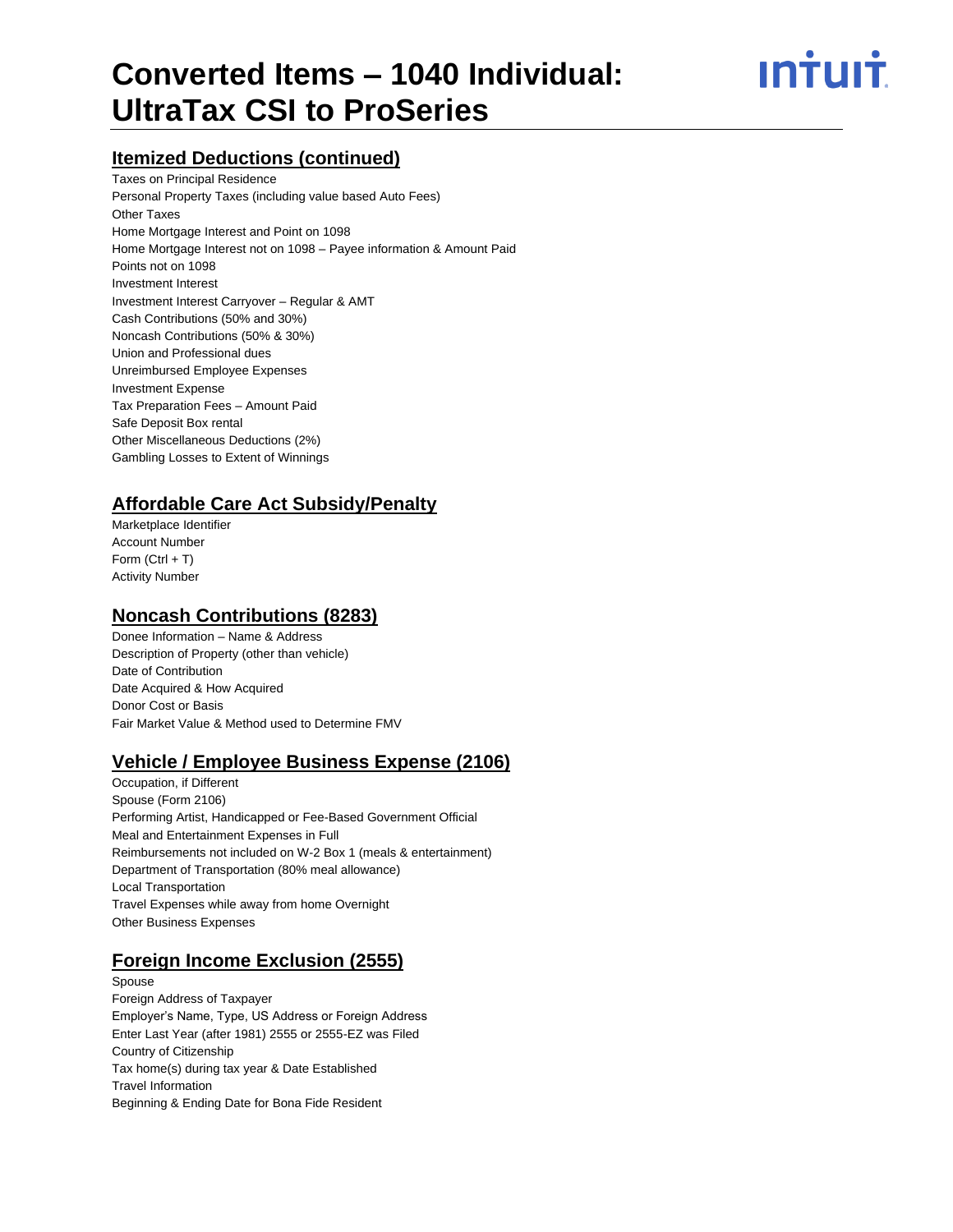# <u>ıntuıt</u>

## **Foreign Income Exclusion (2555) (continued)**

Ending Date for bona Fide Resident Living Quarters in Foreign Country Relationship of Family Member(s) living Abroad with Taxpayer Period family lived abroad Sub. Statement to Country of bona Fide Resident Required to pay income tax to Country of Resident Type of Visa you entered Foreign Country under Address of Home in US maintained while living abroad US Home Rented, Name of Occupant & Relationship (if applicable) Physical Presence Test Beginning and Ending Date Principal Country of Employment Other Allocable deductions **FOREIGN COMPENSATION SECTION:** Spouse Employer Information Home Meals Car Other Properties or Facilities Cost of Living and Overseas Differential Family Education Home Leave **Quarters** Other Purposes Excludable Meals and Lodging under Sec.119 Other Foreign Earned Income Employee Address

#### **Child and Dependent Care Expenses (2441)**

Persons and Expenses Qualifying for Dependent Care Credit Persons or Organizations Providing Dependent Care

## **Foreign Tax Credit (1116)**

Resident of (Country name) Name of Foreign Country Category of Income Passive Income Foreign Tax Paid Section 901(j) Income Foreign Tax Paid Lump Sum Distribution Foreign Tax Paid General Category Income Foreign Tax Paid Income Re-sourced by Treaty Foreign Tax Paid

#### **Qualified Adoption Expenses (8839)**

Name, Identification Number, & Date of Birth Born before 1995 and was Disabled Special Needs Child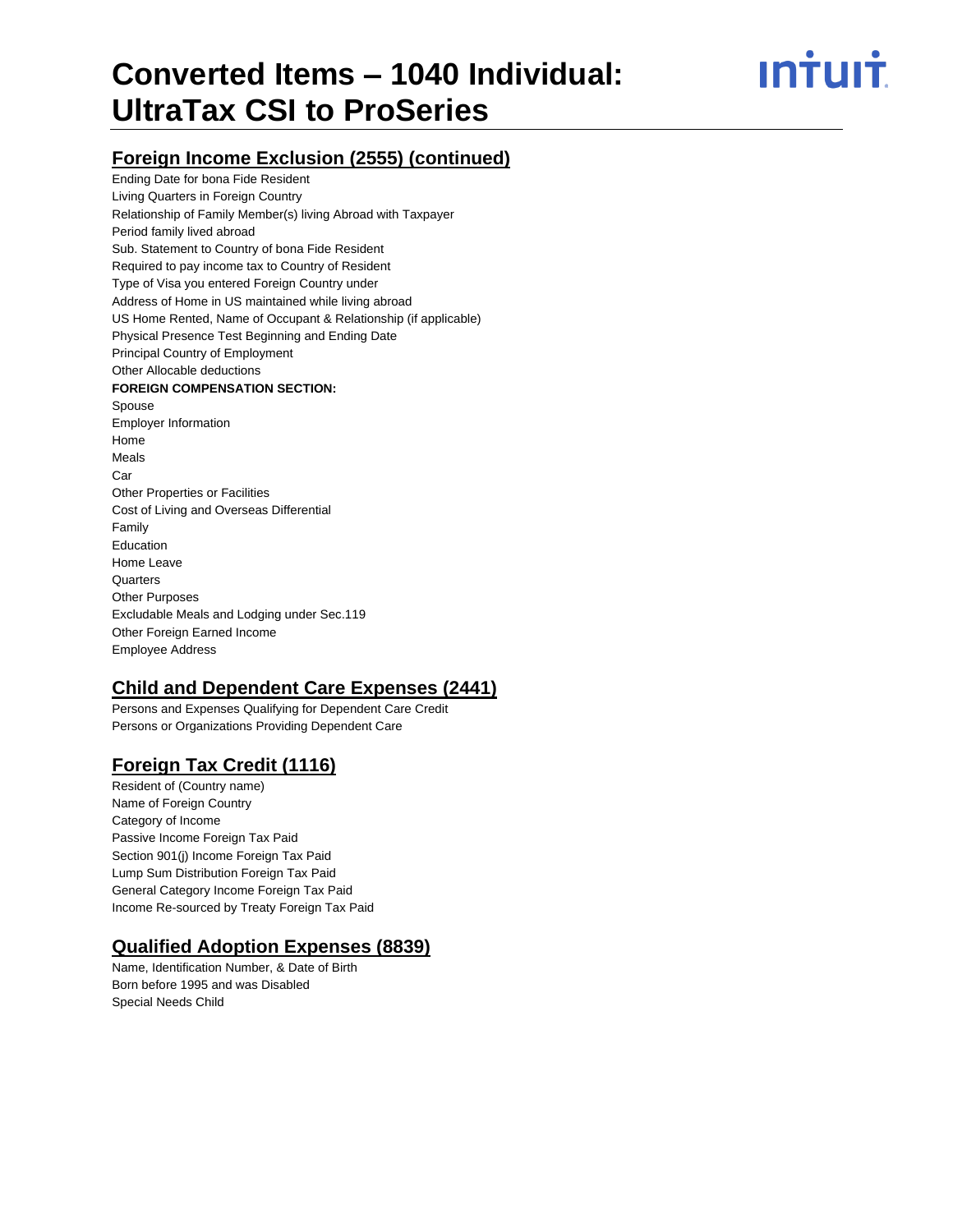# **Intuit**

## **Household Employment Taxes**

Employer Identification number Paid cash wages of \$1,800 or more Withheld Federal Income Tax for Household employee Total Cash Wages subject to Social Security taxes Total Cash Wages subject to Medicare taxes Federal Income Tax withheld Paid Total Cash Wages of \$1,000 or more in any Quarter of 2 preceding years

# **Tax for Children Under 18 (8615)**

Tax for Children under 18 – Parent Name and SSN All other Children under 18 – Child Name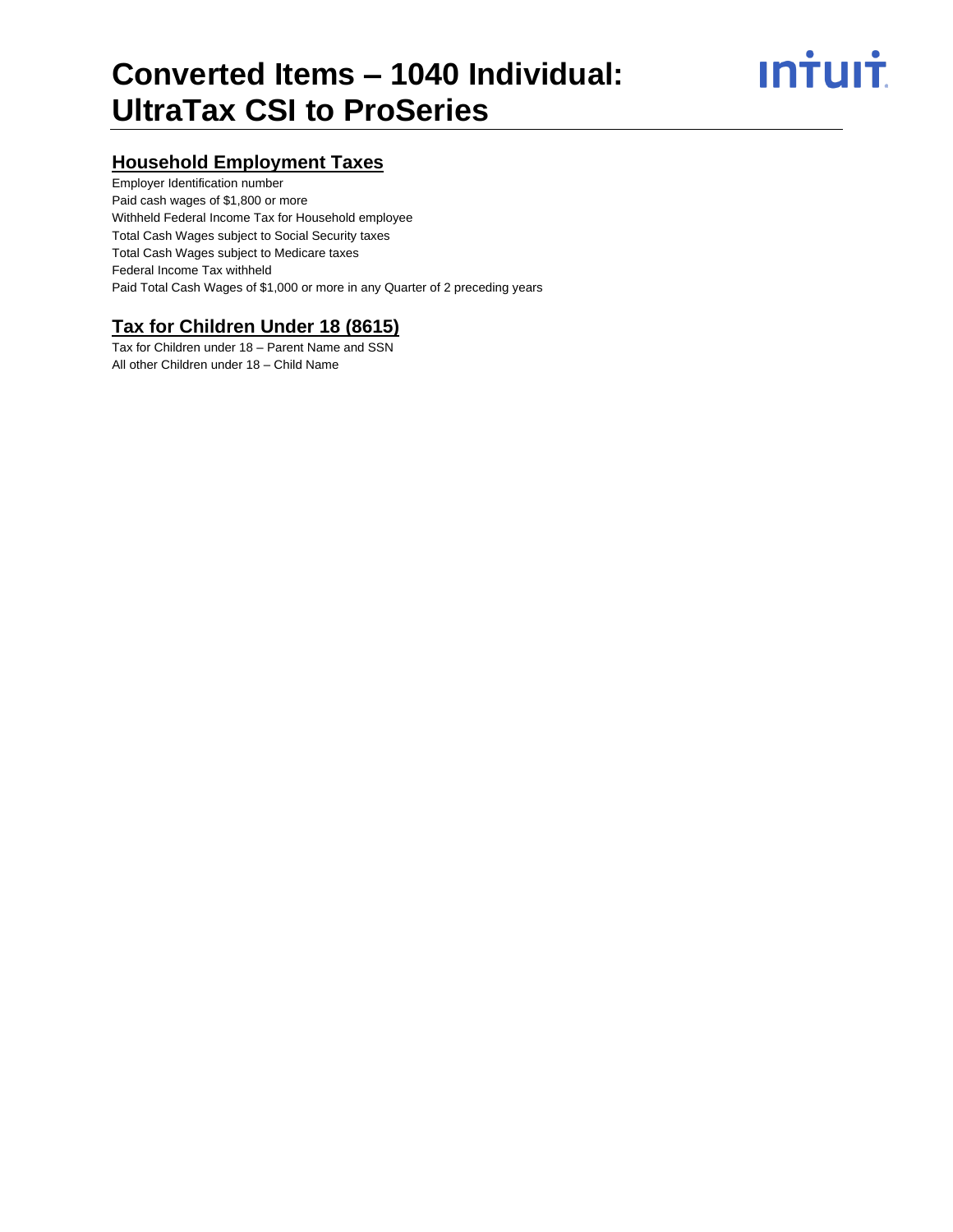# **Items to Note – 1065 Partnership: UltraTax CSI to ProSeries**



**Partner Information –** The conversion only converts the first line of each partner's address. Verify that the address is correct.

**Depreciation –** The conversion does not convert the following:

- Vehicle and Other column for depreciation.
- Depreciation method for assets using "sum of the years digits" or memo.
- Cents reporting; the conversion rounds these amounts to nearest dollar.
- **Installment Sales –** Prior year installment sales will not get converted. Please enter these transactions into the Form 6252 within Proseries.

**Schedule K-1 -** The ending percentages for each partner is not converted due to being a calculated value that we cannot obtain.

- **Balance Sheet -** The ending amounts on the balance sheet may be out of balance. The partner's capital account is a calculated amount based on the analysis of net income which we cannot obtain. Please double check the balance sheet.
- **Two Year Comparison –** The prior year information will not be in the conversion due to the conversion not being able to access these calculated values. Any amount from Form 1065, for the prior year, will not show up in a year to year comparision.

**Carryovers –** Any carryovers calculated CSI Ultratax will not be in the conversion to Proseries.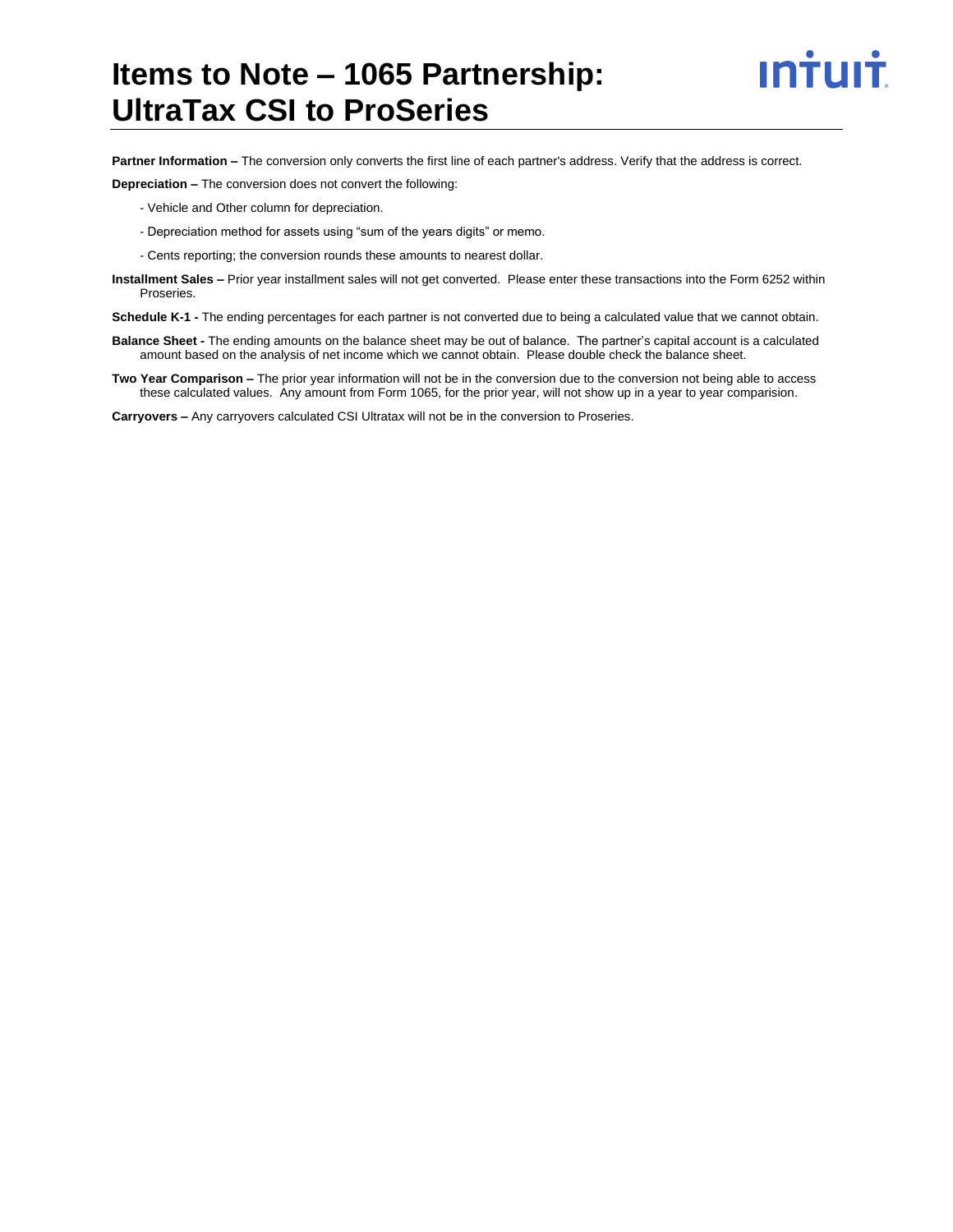#### **Client Information**

Partnership Information Fiscal Year End Date Business Began Business Code & Activity Product or Service Accounting Method Type of Entity Tax Matters Partner

#### **Invoice & Letter**

**Salutation** IRS Center

#### **Miscellaneous Information**

Type of Entity Filing if "Other" If (TMP) tax matters partner is an entity, enter name of TMP representative Allow Preparer / IRS Discussion Rounding Partner Number

#### **Other Information (Schedule B)**

Question 2: Was any partner a disregarded entity, PAR, trust, SCOR, EST (other than a deceased partner), nominee or similar person

Question 3a: List any CORP, PAR, trust, or tax-exempt org. that owns 50% or more of the PAR at year end Question 3b: List any individual or estate that owns 50% or more of the PAR at year end

Question 4a: Owned directly 20% or more, or indirectly 50% or more of the total voting power of all classes of voting stock of any foreign or domestic CORP at year end

Question 4b: Own directly 20% or more, or indirectly 50% or more in the profit, loss, or capital in any PAR or in the beneficial interest of a trust

Partnership level tax treatment election in effect for the current year Partnership is a Publicly Traded Partnership Partnership Has Interest in a Foreign Bank Account Name of Foreign Country Partnership is a Grantor of a Foreign Trust Partnership is making, or has in effect, a Section 754 election

# **Partner Information**

Partner Information Type of Entity General Partner or LLC Manager Foreign Partner Final K-1: Yes, No

#### **Income**

Other Income

#### **Cost of Goods Sold**

Additional Section 263A Costs Other Costs Inventory Method Rules of Section 263A Apply Method Used to Value Inventory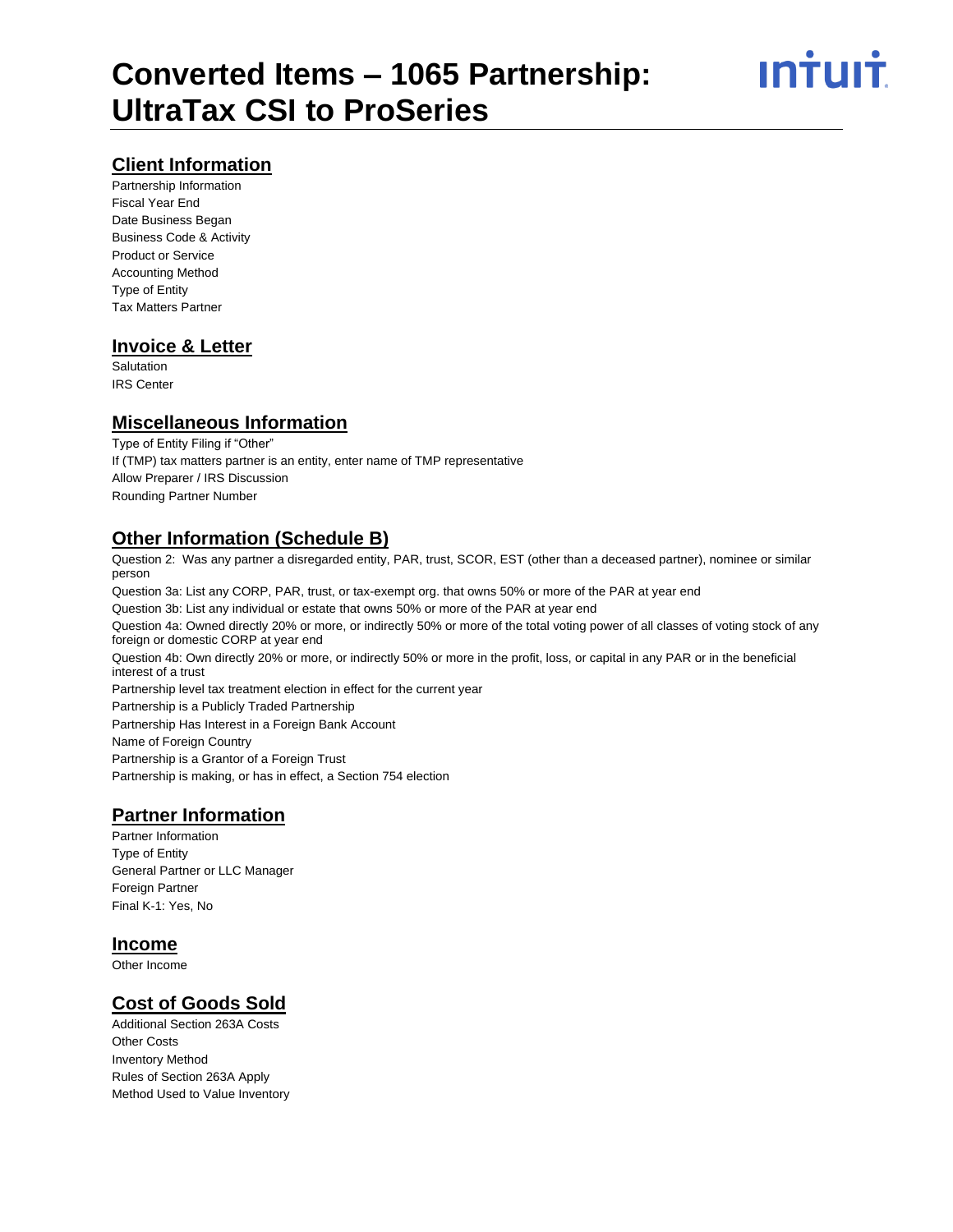# **Converted Items – 1065 Partnership: UltraTax CSI to ProSeries**

<u>ıntuıt</u>

# **Farm Income (Schedule F / Farm Rental)**

Principal Product Agricultural Activity Code Accounting Method Did Not Materially Participate Ending Inventory of Livestock, Etc. - Accrual Method Other Income

#### **Deductions**

Other Deductions

#### **Depreciation (4562)**

Description of Property Form Date Placed in Service Regular, AMT, and Book Cost or Basis Current Section 179 Expense - Current Year Regular, AMT, and Book Method Regular, AMT, and Book Life or Class Life Amortization code section Regular, AMT, and Book Current Depreciation / Amortization Regular, AMT, and Book Prior Depreciation / Amortization Prior Section 179 Expense Regular and Book Salvage Value Basis Reduction (ITC, Etc.) State Depreciation - Cost or Basis State Depreciation – Current Section 179 Expense State Depreciation - Method State Depreciation - Life or Class Life State Depreciation - Current Depreciation / Amortization State Depreciation - Prior Depreciation / Amortization State Depreciation - Prior Section 179 Expense State Depreciation - Salvage Value Alternative Depreciation System (ADS) 150% DB Instead of 200% DB (MACRS Only) Qualified Indian Reservation Property Listed Property Date Sold or Disposed of

#### **Rental Real Estate Activities (Form 8825)**

Property Information Type of property Other Expenses

#### **Low-Income Housing**

Building Identification Number Date Placed in Service Newly constructed or existing building, Section 42(e) Rehabilitation Expenditures Partnership Does Not Have Form 8609 Issued by the Housing Credit Agency Building Qualified as Part of a Low-Income Housing Project and Met Section 42 Requirements Decrease in building's qualified basis for this tax year Eligible Basis from Form 8609, Part II, Line 7b Low-Income Portion (Line 2)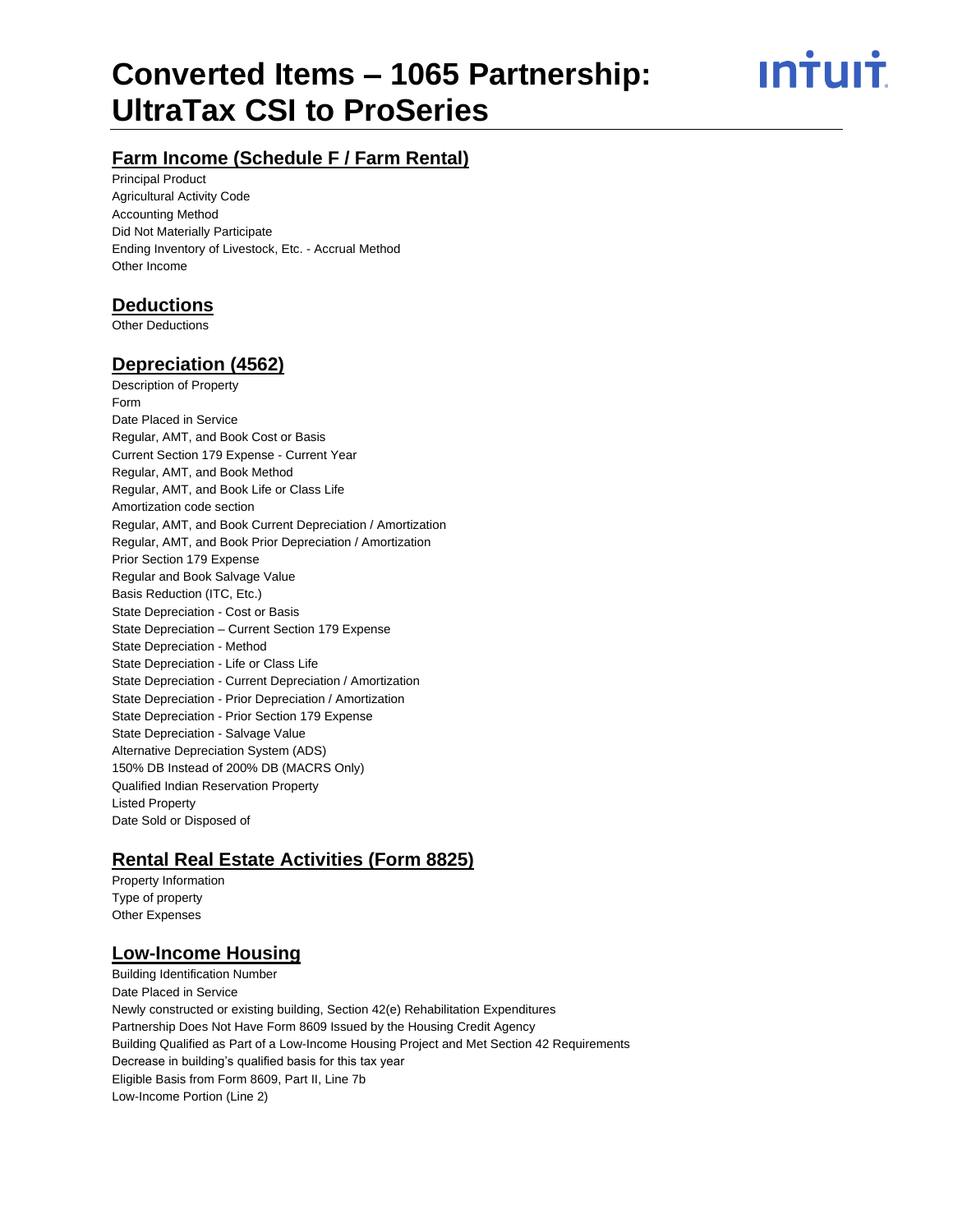# **Converted Items – 1065 Partnership: UltraTax CSI to ProSeries**

# ın<del>i</del>uı<del>i</del>

# **Low-Income Housing (continued)**

Credit % from Form 8609, Part I, Line 2 Maximum Housing Credit Available from Form 8609, Part I, Line 1b

# **Other Schedule K Items**

Other income (loss) Section 59(e)(2) Election Expense – Other Other deductions Rental Real Estate Credits Other Rental Credits Other Credits Foreign Country Other Foreign Transactions Other Items – regular and AMT

#### **Passthrough Entity K-1 Information**

K-1 Entity Information

## **Balance Sheet (Assets) - Ending Amounts Only**

Cash Trade Notes and Accounts Receivable Less Allowance for Bad Debts Inventories, if Different from Screen 11 U.S. Government Obligations Tax-Exempt Securities Other Current Assets Loans to partners Mortgage and Real Estate Loans Other Investments Buildings and Other Depreciable Assets Less Accumulated Depreciation Depletable Assets Less Accumulated Depletion Land (Net of Any Amortization) Intangible Assets Less Accumulated Amortization Other Assets

## **Balance Sheet (Liabilities and Capital) - Ending Amounts Only**

Accounts Payable Mortgages, Notes, Bonds, Payable - Current Year Other Current Liabilities All Nonrecourse Loans Loans from partners Mortgages, Notes, Bonds, Payable - Long-Term Other Liabilities

## **Schedule M-1**

Income on Schedule K Not Reported on Books Expenses on Books Not Included on Schedule K - Other Income on Books Not Included on Schedule K - Other Deductions on Schedule K Not Charged Against Book Income – Other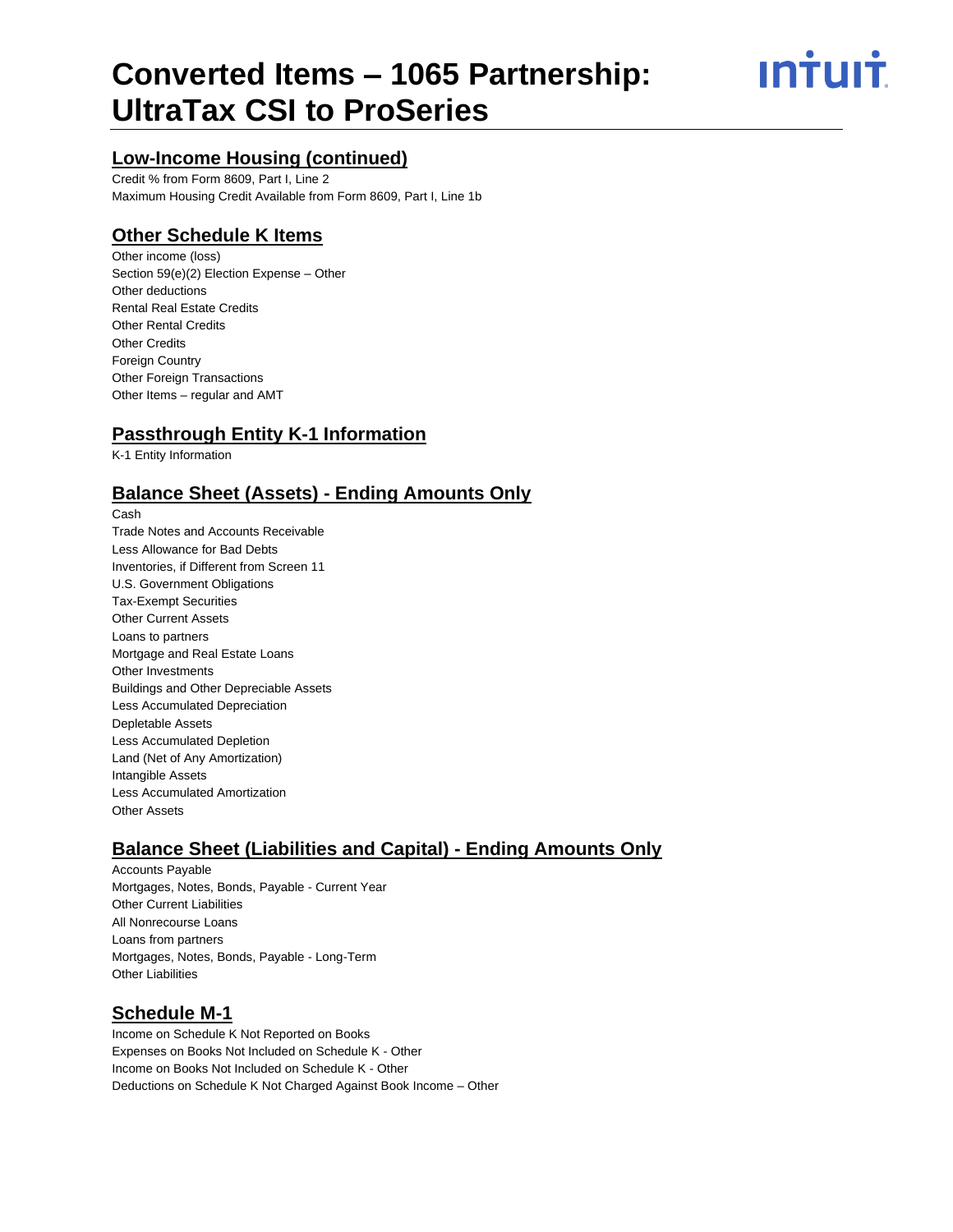

#### **Schedule M-2**

Other Increases/Decreases

#### **Schedule M-3**

Schedule M-3: Force, Suppress Reportable Entity Partner#1 & #2: Identifying Number, Name, Maximum percentage owned or deemed owned Type of Income Statement Prepared If Income Statement Was Prepared – If Partnership's Income Statement Has Been Restated for Any of the 5 Preceding Income Statement Periods, Provide Explanation and Amounts of Each Item Restated Net Income (Loss) Reconciliation: Accounting standard used Net Income or Loss from Non-includible US & Foreign Entities Net Income or Loss from Other US or Foreign disregarded entities Income or Loss from US Partnerships, Foreign Partnerships, & Other Pass-through entities Items Relating to Reportable Transactions: Description Worthless Stock Losses: Description Other Income/Loss Items with Differences: Description

## **Supplemental Attachment to Schedule M-3**

Cost of Goods Sold: Other Items with Differences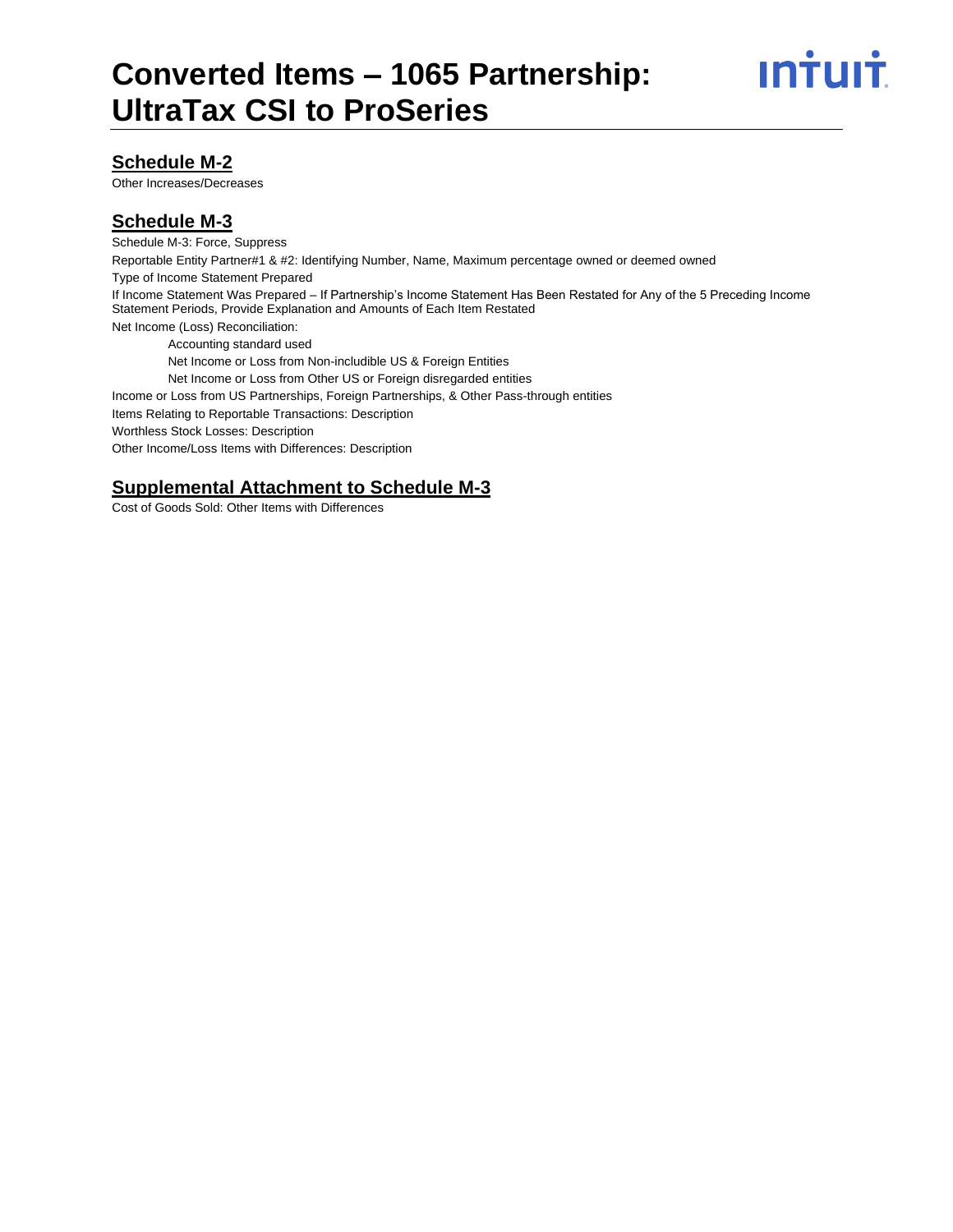# **Items to Note – 1120 Corporation: UltraTax CSI to ProSeries**



State amounts are not converted to ProSeries, only the federal amounts and descriptions will be converted to ProSeries.

This list provides details about how ProSeries converts the following 1120 items.

**Installment Sales -** Principal payments (current and prior) are included in "Prior Years' Payments," for all installment sales.

**Note:** The installment sale section has a category for State Prior Year Installment Sales - Gross Profit Ratio and Ordinary Income. Enter state amounts only if the state amounts are different from federal.

**Rent and Royalty Properties -** ProSeries does not convert properties designated as royalty activities.

**Depreciation -** ProSeries does not convert the following:

- Vehicle Information and Other column for depreciation.
- Basis reductions for other credits.
- Depreciation method for assets using "sum of the years digits" or memo.
- Assets listed under Non-Calc menu item.
- Units of production (total units or current year units).
- Cents reporting: ProSeries rounds these amounts to nearest dollar.

#### **ProSeries does** *not* **convert:**

Oil & Gas Properties COGS: Ending Inventory **Carryovers** Two Year Comparison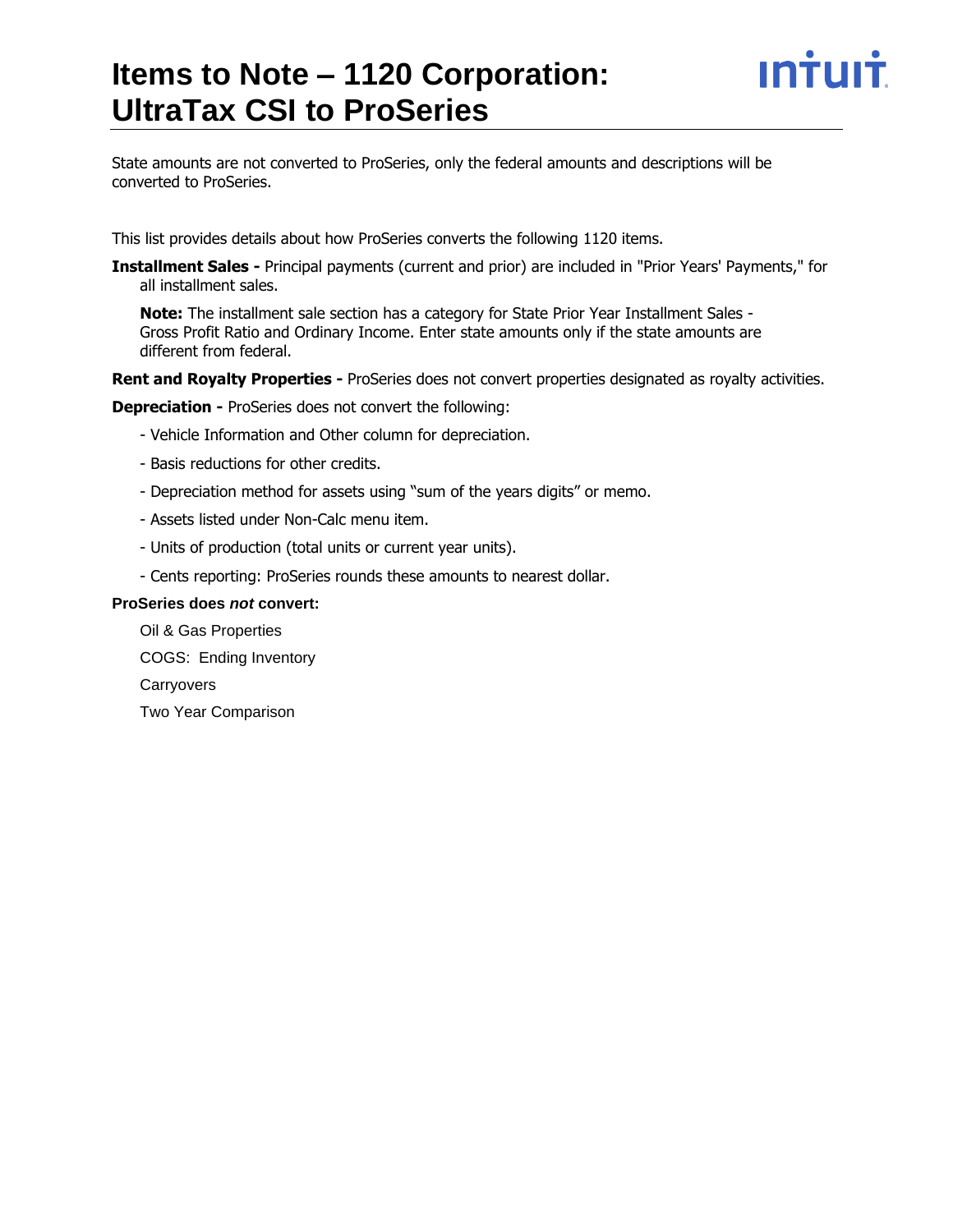

#### **Client Information**

Corporation Name and DBA Federal Identification Number Address Telephone & Fax Number Email Address Fiscal year End Date Incorporated Business Code & Activity Product or Service Accounting Method Number of Shareholders 1120-F Filer? Maintains Place of Business in US

#### **Officer Information**

Officer Name, Address, SSN & Title % Time Devoted to Business % of Common Stock Owned (xx.xx) % of Preferred Stock Owned (xx.xx)

## **Affiliations Schedule (851)**

Name, Address, & EIN Principal Business Activity Business Code Number Stock Holdings at Beg. of Year - Number of Shares Stock Holdings at Beg. of Year - Percent of Voting Power Stock Holdings at Beg. of Year - Percent of Value Stock Holdings at Beg. of Year - Owned by Corporation Number (Defaults to Parent) This Corporation Had More than One Class of Stock Outstanding; List and Describe This Member had an Agreement in Existence by which Persons that Were Not Members of the Affiliated Group Could Acquire Stock or Acquire Voting Power in the Corporation from this Corporation or Another Corporation Percentage of the Value of the Outstanding Stock that the Person(s) Could Acquire Percentage of the Value of the Outstanding Voting Stock that the Person(s) Could Acquire If The Arrangement Was Associated, etc.

#### **Miscellaneous / Other Information**

Title of Signing Officer Allow Preparer/IRS Discussion If required to file Form(s) 1099 in Current Year, did or will the corporation file them? 1=yes, 2=no Qualified Personal Service Corporation Non-Qualified Personal Service Corporation Closely Held Corporation Accrue Federal Tax Accrue State Tax Option 1 & Option 2 Foreign Person Owns Over 25% of Corporation's Stock Percentage Owned By Foreign Person Foreign Owner's Country Corporation is a Subsidiary in Affiliated/Controlled Group Parent Name & ID Number Direct Deposit of Federal Refund Foreign financial institution transaction (IAT) Name of Bank, Routing Number, Account Number & Type of Account Print Corporation's Phone Number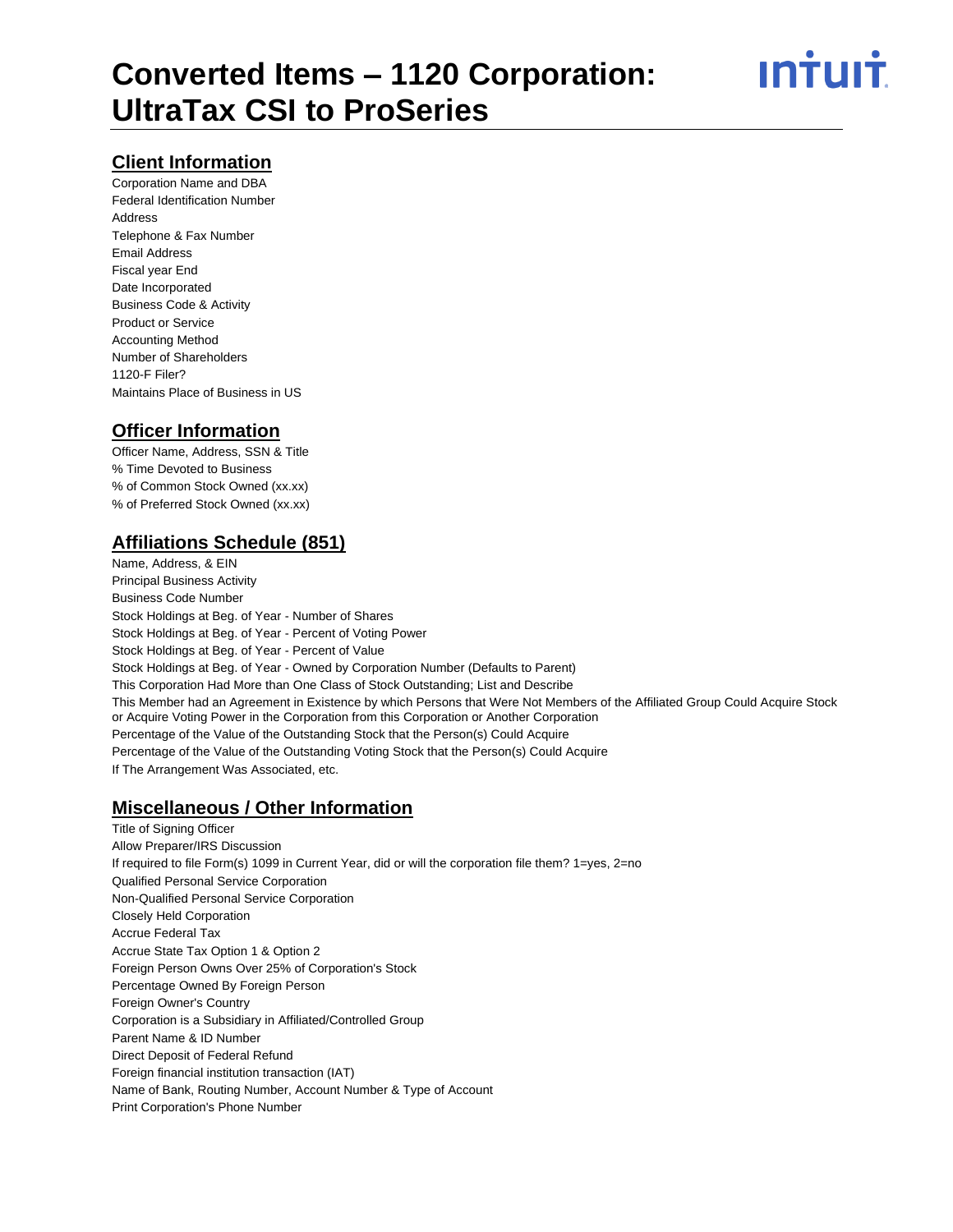

#### **Miscellaneous / Other Information (continued)**

Statement in Lieu of Form 8858: Name, Country & EIN

Excluding any PAR for which a Form 8865 is attached, did the COR own at least a 10% interest, directly or indirectly, in any other foreign PAR? If yes, enter required information concerning the foreign PAR – Name, EIN, Forms Filed, & Tax Matters Partner Schedule N - Number of Forms 8865 Attached Corporation Received Distribution From or Was Grantor to Foreign Trust Country of Foreign Bank Account Country of Incorporation Country under Whose Laws the Income Reported on This Return is Subject to Tax Location of Corporation's Books: Address U.S. Agent: Kind of Agent, Name & Address Corporation Was Engaged in a U.S. Trade or Business Controlled Foreign Corporation Corporation Had Transactions with Related Parties Foreign Corporation is not a resident of a country that has an income treaty with the U.S. Name of Foreign Country if Corporation Had a Permanent Establishment in the U.S. for purposes of Any Applicable Tax Treaty Between the U.S. and a Foreign Country

#### **Invoice & Letter**

IRS center Salutation [O]

#### **20% Direct or 50% Direct/Indirect Owners**

Owner type, Name, Address, & SSN/EIN Country of citizenship/organization if not US % of Common Stock Owned % of Preferred Stock Owned Schedule PH only

#### **20% Direct or 50% Direct/Indirect Owned Entities**

Entity Type, Name and Federal ID Country of Incorporation/Organization, If not US Percentage Owned

#### **Foreign Owned Corporation Info.**

Country of Incorporation Country(ies) of Filing Income Tax Return as a Resident Principal Country(ies) Where Business is Conducted Direct 25% Shareholder # 1 & #2 – Name, Address, ID, Reference ID Direct 25% Shareholder # 1 & #2- Principal Country(ies) Where Business is Conducted Direct 25% Shareholder # 1 & #2- Country of Citizenship or Incorporation Direct 25% Shareholder # 1 & #2- Country(ies) of Filing Income Tax Return as a Resident Ultimate Indirect 25% Shareholder #1 & #2- Name, Address, ID, Reference ID Ultimate Indirect 25% Shareholder #1 & #2- Principal Country(ies) where Business is Conducted Ultimate Indirect 25% Shareholder #1& #2- Country of Citizenship or Incorporation Ultimate Indirect 25% Shareholder #1& #2- Country(ies) of Filing Income Tax Return as a Resident Related Party Information – Name, Address, ID, Reference ID Related Party Information - Principal Business Activity & Activity Code Related Party Information - Principal Country(ies) where Business is Conducted Related Party Information - Country(ies) of Filing Income Tax Return as a Resident Type of Party: 1=Foreign Person, 2=US Person Related to Reporting Corporation Related to 25% Foreign Shareholder 25% Foreign Shareholder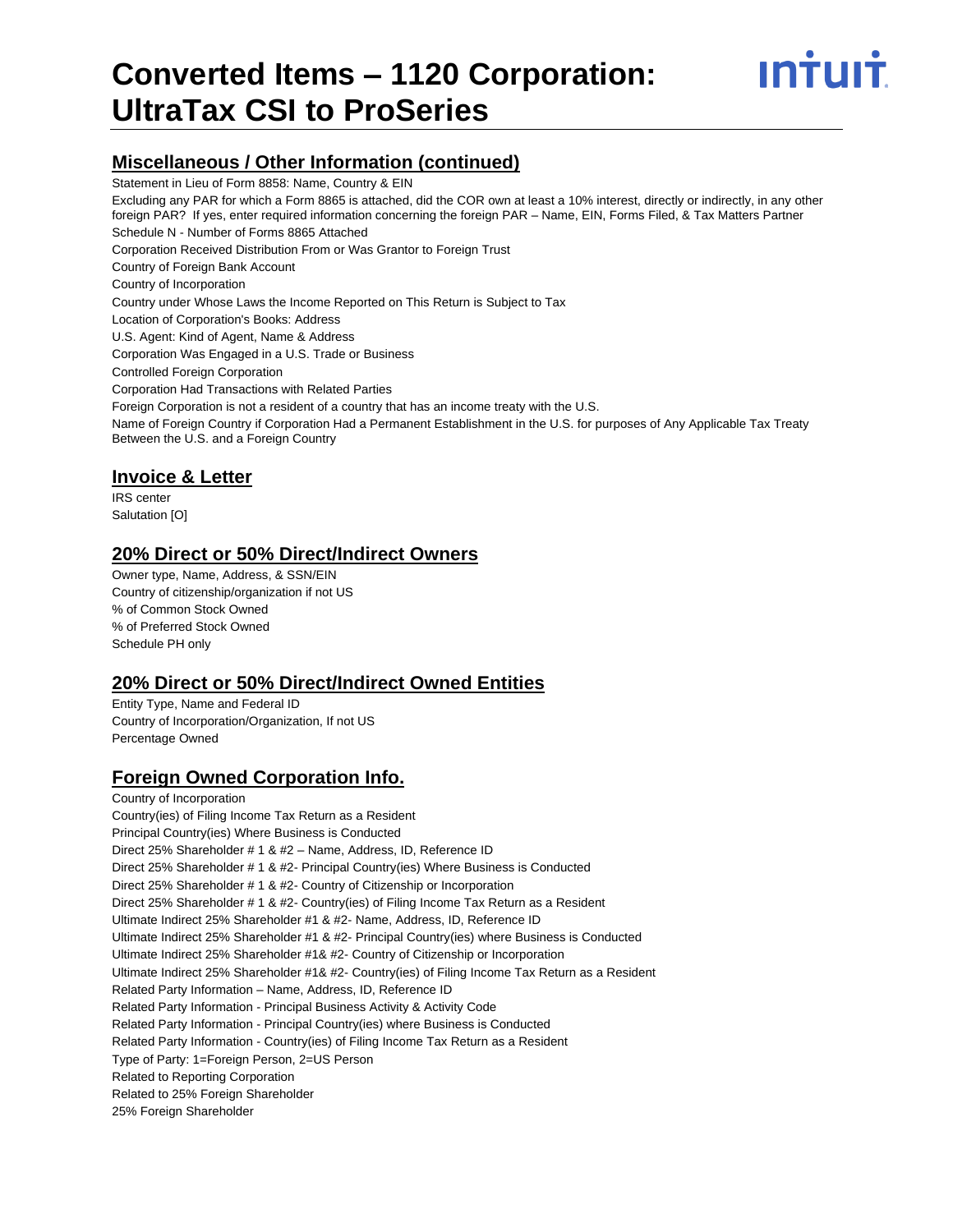ın<del>i</del>uı<del>i</del>

# **Controlled Group Apportionment Consent**

Type of controlled group Name ID Number Taxable Year Ended (m/d/y)

# **Estimated Tax**

Overpayment applied from Prior Year Installment Voucher Amount (memo): 1ST-4TH Credit to Next Year (Ctrl+T or Dollar Amount) Rounding: 1=\$1, 2=\$10, 3=\$100, 4=\$1,000 1=Apply Threshold Rule, 2=Suppress Large Corporation Determination – 3 Preceding Year Taxable Income

# **Penalties and Interest**

Large Corporation Optional Annualized Methods

#### **Income**

Interest State Tax-Exempt Interest (U.S. Bonds, T-Bills, Etc.) Other

# **Cost of Goods Sold**

Additional Section 263A Costs Other Costs **Cost** Lower of Cost or Market Other Inventory Method Explanation of Other Method Rules of Section 263A Apply

## **Schedule K-1**

Name of K-1 Entity Employer Identification Number

#### **Farm Activities**

Principal Product Agricultural Activity Code Ending inventory of livestock, etc. Other Income Taxes Other Farm Expenses

#### **Rental/Other Passive Activities**

Description of Property/Activity

#### **Deductions**

Taxes - Other **Other**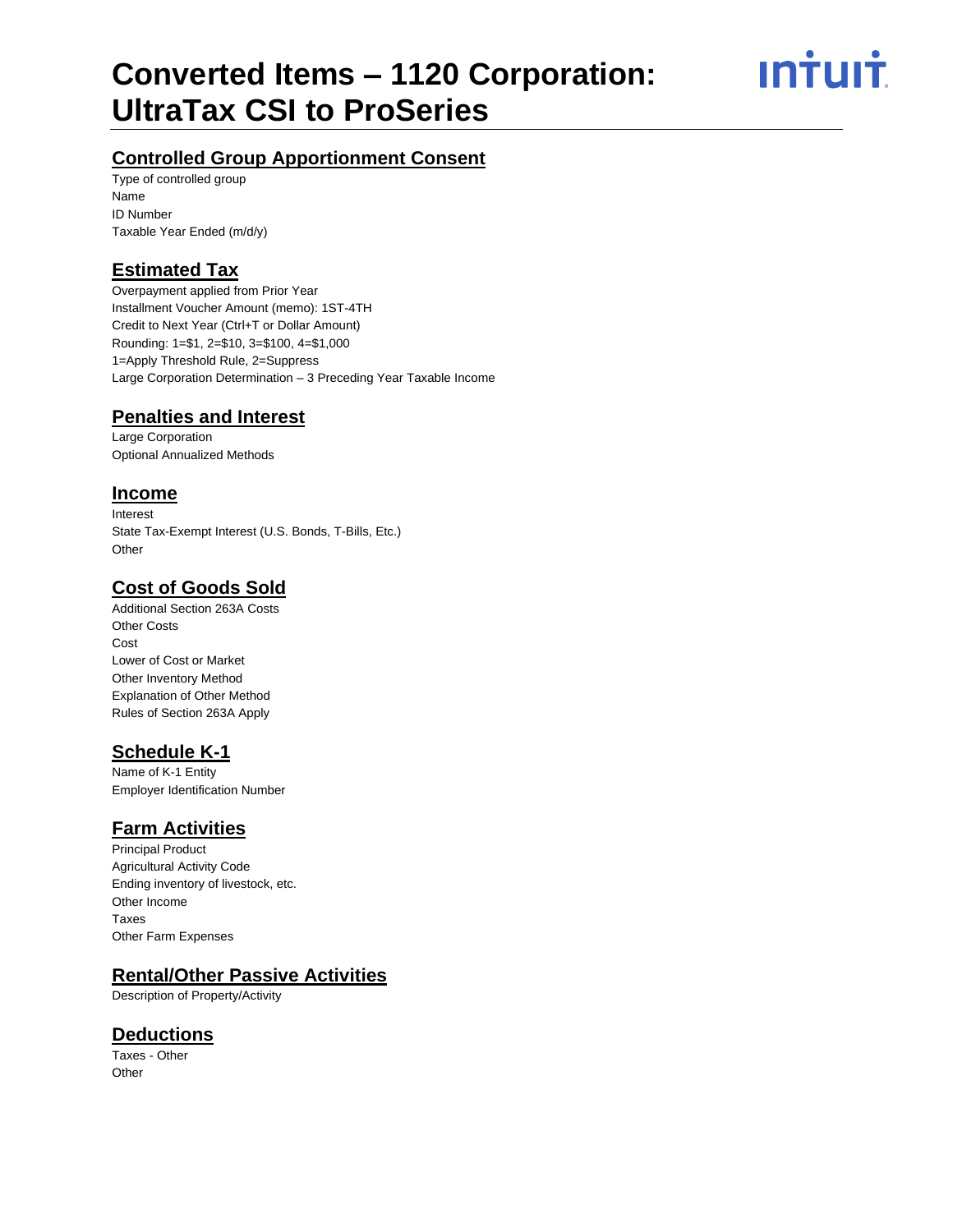ın†uı†

#### **Depreciation (4562)**

Description of Property Form Date Placed in Service Regular, AMT, and Book Cost or Basis Current Section 179 Expense - Current Year Regular, AMT, and Book Method Regular, AMT, and Book Life or Class Life Amortization code section Regular, AMT, and Book Current Depreciation / Amortization Regular, AMT, and Book Prior Depreciation / Amortization Prior Section 179 Expense Regular and Book Salvage Value Basis Reduction (ITC, Etc.) State Depreciation - Cost or Basis State Depreciation – Current Section 179 Expense State Depreciation - Method State Depreciation - Life or Class Life State Depreciation - Current Depreciation / Amortization State Depreciation - Prior Depreciation / Amortization State Depreciation - Prior Section 179 Expense State Depreciation - Salvage Value Alternative Depreciation System (ADS) 150% DB Instead of 200% DB (MACRS Only) Qualified Indian Reservation Property Listed Property Date Sold or Disposed of

#### **Noncash Contributions (8283)**

Donee - Name & Address of Charitable Organization

#### **Alternative Minimum Tax (4626)**

Gross Receipts for Most Recent 3 Tax Years Corporation: prior 2 years Corporation Qualifies for AMT Small Corporation Exemption: 1=Yes, 2=No

#### **Schedule PH**

Amounts Excluded Under Section 543(a)(1)(A), 543(a)(1)(B) Less: Adjustments Described in Section 543(b)(2)(A) & 543(b)(2)(B) War profits, & excess profits taxes not deducted

#### **Balance Sheet (Assets) - Ending Amounts Only**

Cash Accounts Receivable Less Allowance for Bad Debts Inventories, if Different from Screen 14 U.S. Government Obligations Tax-Exempt Securities Prepaid Federal Tax Prepaid State Tax Other Current Assets Loans to Shareholders Mortgage and Real Estate Loans Other Investments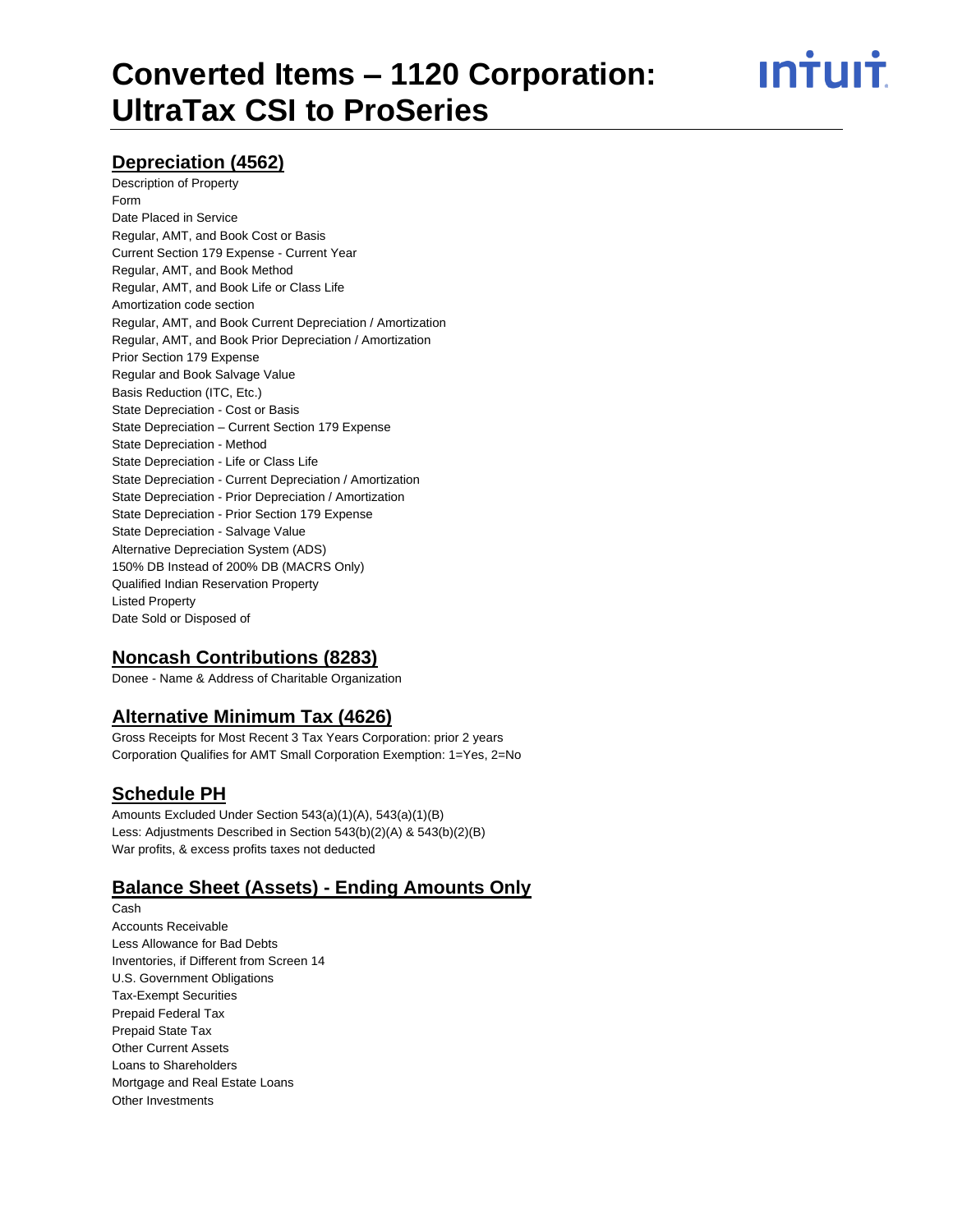ın†uı†

### **Balance Sheet (Assets) - Ending Amounts Only (continued)**

Buildings and Other Depreciable Assets Less Accumulated Depreciation Depletable Assets Less Accumulated Depletion Land (Net of Any Amortization) Intangible Assets Less Accumulated Amortization Other Assets

# **Balance Sheet (Liabilities and Capital) - Ending Amounts Only**

Accounts Payable Mortgages, Notes Payable - Current Year Federal Tax Payable State Tax Payable Other Current Liabilities Loans from Shareholders Mortgages, Notes Payable - Long-Term Other Liabilities Preferred Stock Common Stock Additional Paid-in Capital Retained Earnings: Appropriated & Unappropriated Adjustments to Shareholders Equity Less Cost of Treasury Stock

#### **Schedule M-1**

Income Subject to Tax Not Recorded on Books: Description Expenses Recorded on Books Not Included on Return – Other: Description Income Recorded on Books Not Included on this Return – Other: Description Deductions Not Charged Against Book Income – Other: Description

## **Schedule M-3**

Voting Common Stock: 1=Any of Corporation's Voting Common Stock is Publicly Traded Voting Common Stock: If publicly traded, symbol of Primary U.S. Publicly Traded Voting Common Stock Voting Common Stock: If publicly traded, stock's CUSIP Number Accounting Standard Used Net Income or Loss from Nonincludible Foreign & US Entities Net Income or Loss of Other Includable Foreign & US Disregarded Entities Net Income or Loss of Other Includable Entities Adjustments to Eliminations of Transactions between Includible and Nonincludible Entities Adjustment to Reconcile Income Statement Year to Tax Year of Tax Return Income /Loss from U.S. Partnerships: Partnership Name Income/ Loss from Foreign Partnerships: Partnership Name Income/Loss from Other Passthroughs: Entity Items Related to Reportable Transactions: Item Worthless Stock Losses: Description of stock Other Income / Loss Items with Differences: Item Section 118 Exclusion: Item Other Expenses / Deduction Items with Differences: Item

## **Schedule M-2**

Other Increases: Description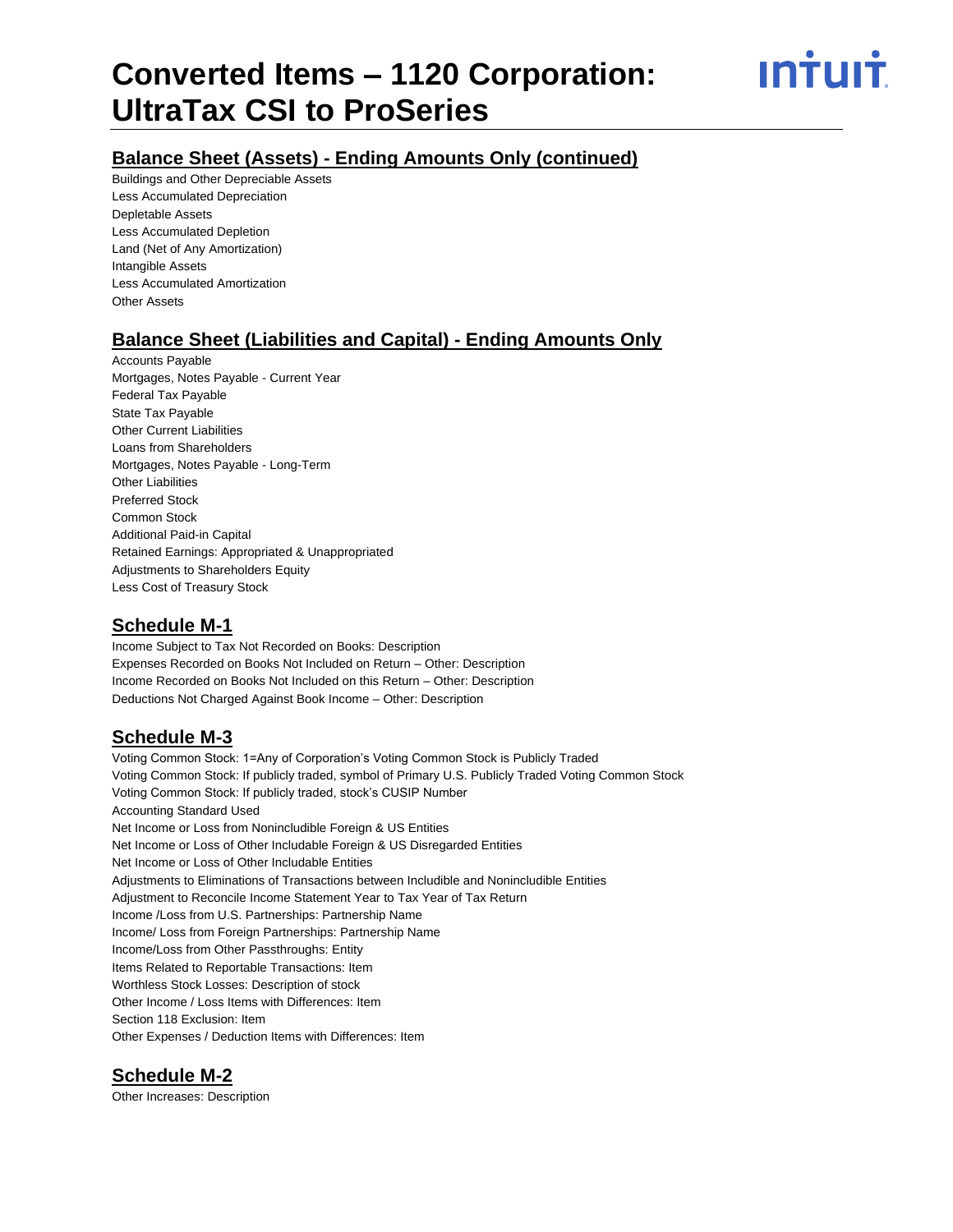**Intuit** 

Other Decreases: Description

## **Homeowners Associations (1120-H)**

Homeowners Association (Mandatory) Type of Association (see table) Taxable Interest, if Different (-1 if None) Other Income, if Different (-1 if None) Taxes – Other Other Deductions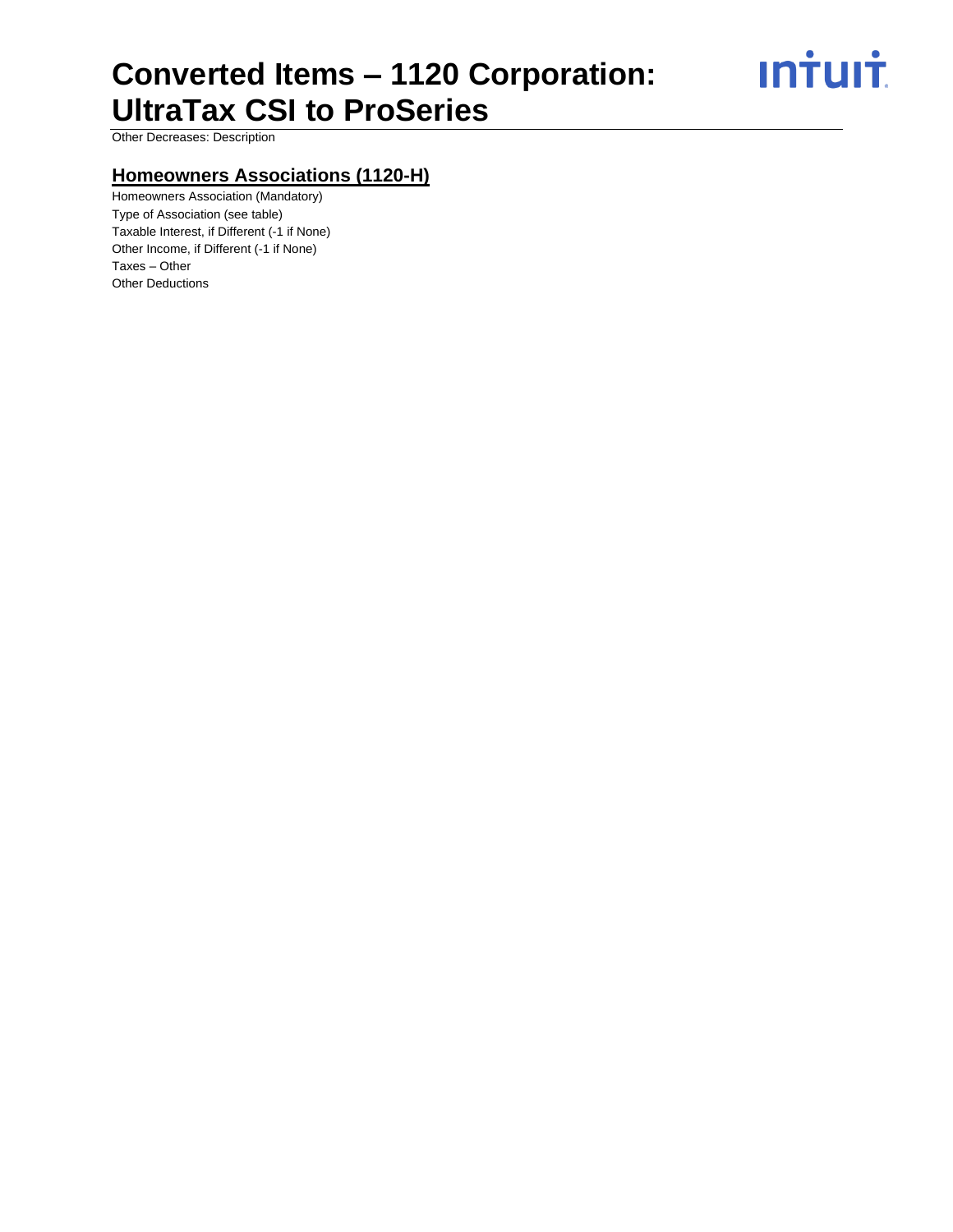# **Items to Note – 1120S S-Corporation: UltraTax CSI to ProSeries**

State information is not converted to Lacerte, only the Federal amounts and descriptions will be brought over into Lacerte.

This list provides details about how Lacerte converts the following 1120S calculated carryovers.

- **Shareholder Address –** Proseries converts only the first line of each shareholder's address. Please verify that the address is correct.
- **Installment Sales –** Prior year installment sales will not get converted. Please enter these transactions into Form 6252 within Proseries.
- **Balance Sheet -** The ending amounts on the balance sheet may be out of balance. The retained earnings a calculated amount based on page 5 of Form 1120S. Please double check the balance sheet and fill in any missing ending amounts within the Balance Sheet input screen.
- **Carryovers –** Any carryovers calculated CSI Ultratax will not be in the conversion to Lacerte.

**Estimates –** Estimate amounts not be in the conversion to Lacerte.

**Depreciation –** Proseries did not convert the following:

- Vehicle and Other column for depreciation.
- Depreciation method for assets using "sum of the years digits" or memo.
- Cents reporting; Lacerte rounds these amounts to nearest dollar.
- **Two Year Comparison –** The prior year information will not be in the conversion due to the conversion not being able to access these calculated values. Any amount from Form 1065, for the prior year, will not show up in a year to year comparison.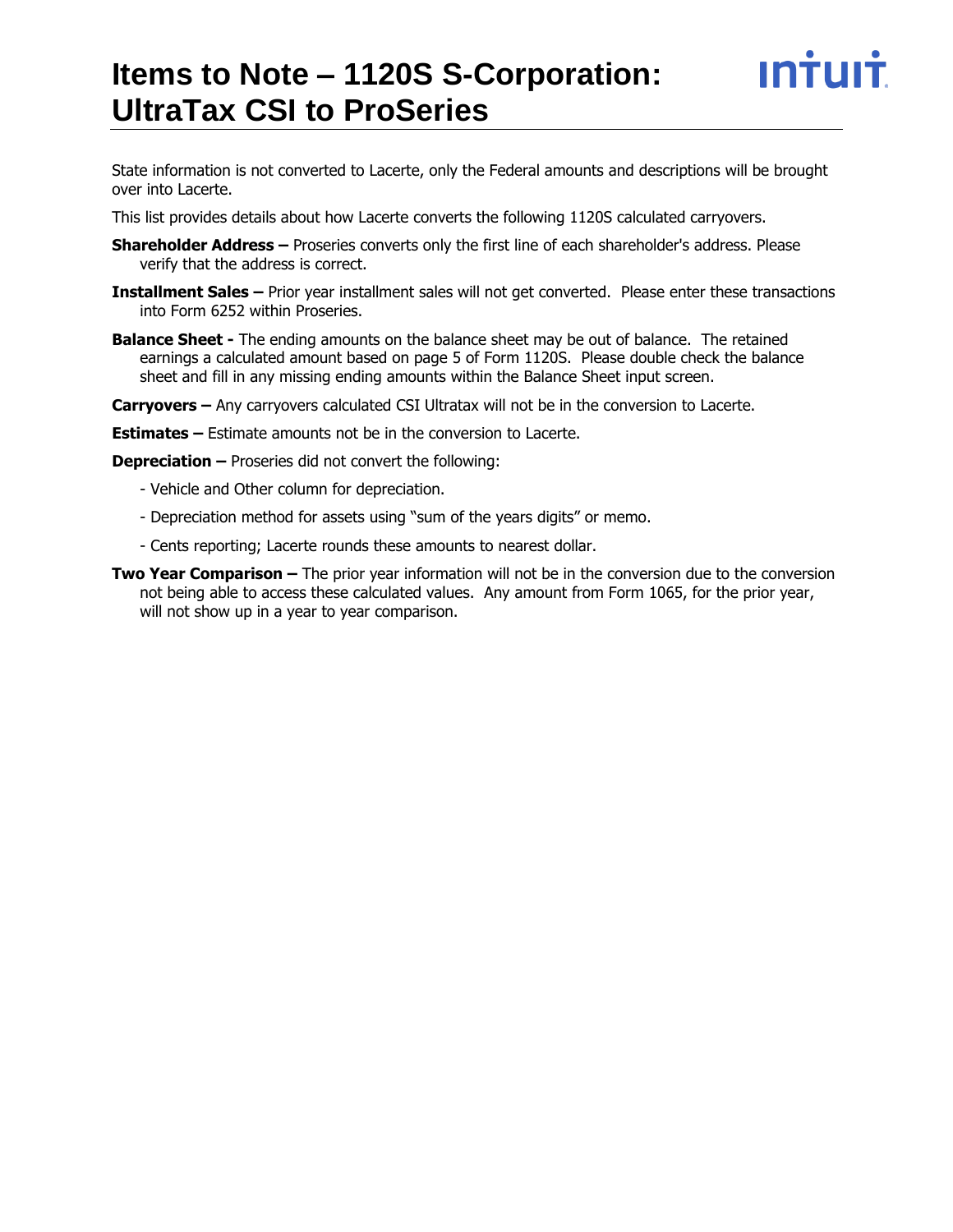<u>**Intuit**</u>

#### **Client Information**

S Corporation Name & DBA Federal Identification Number Address & Phone Number Fax Number Email Address Fiscal Year End Date Incorporated S corp Effective Date Business Code & Activity Product or Service Accounting Method

#### **Miscellaneous Info., Other Info., Amended Return, Sch. N**

Title of Signing Officer Allow Preparer/IRS Discussion If 100% owned, was QSub Election made: 1=Yes, 2=No Corporation filed, or is required to file, Form 8918 regarding any reportable transaction Issued OID Debt Instruments Direct deposit of refund Name of Bank, Routing & Depositor Account Numbers Type of Account Foreign Partnership: Name, EIN & Forms Filed Foreign Partnership: Tax Matters Partner (if any) Number of Forms 8865 attached Corporation Received Distribution From, or Grantor of Foreign Trust Interest on foreign bank account Name of Foreign Country

#### **Invoice, Letters, Filing Instructions**

IRS Center **Salutation** 

#### **Shareholder Information**

Shareholder Name ID Number Email Address Address Resident State

#### **Stock Ownership**

Shareholder Name Number of Shares Owned at Year End Percentage of Stock Owned at Year End

#### **Shareholder's Basis**

Shareholder Name Prior year loss in excess of basis Principal amount of Debt owed to Shareholder at beginning of tax year

#### **Income**

Other Income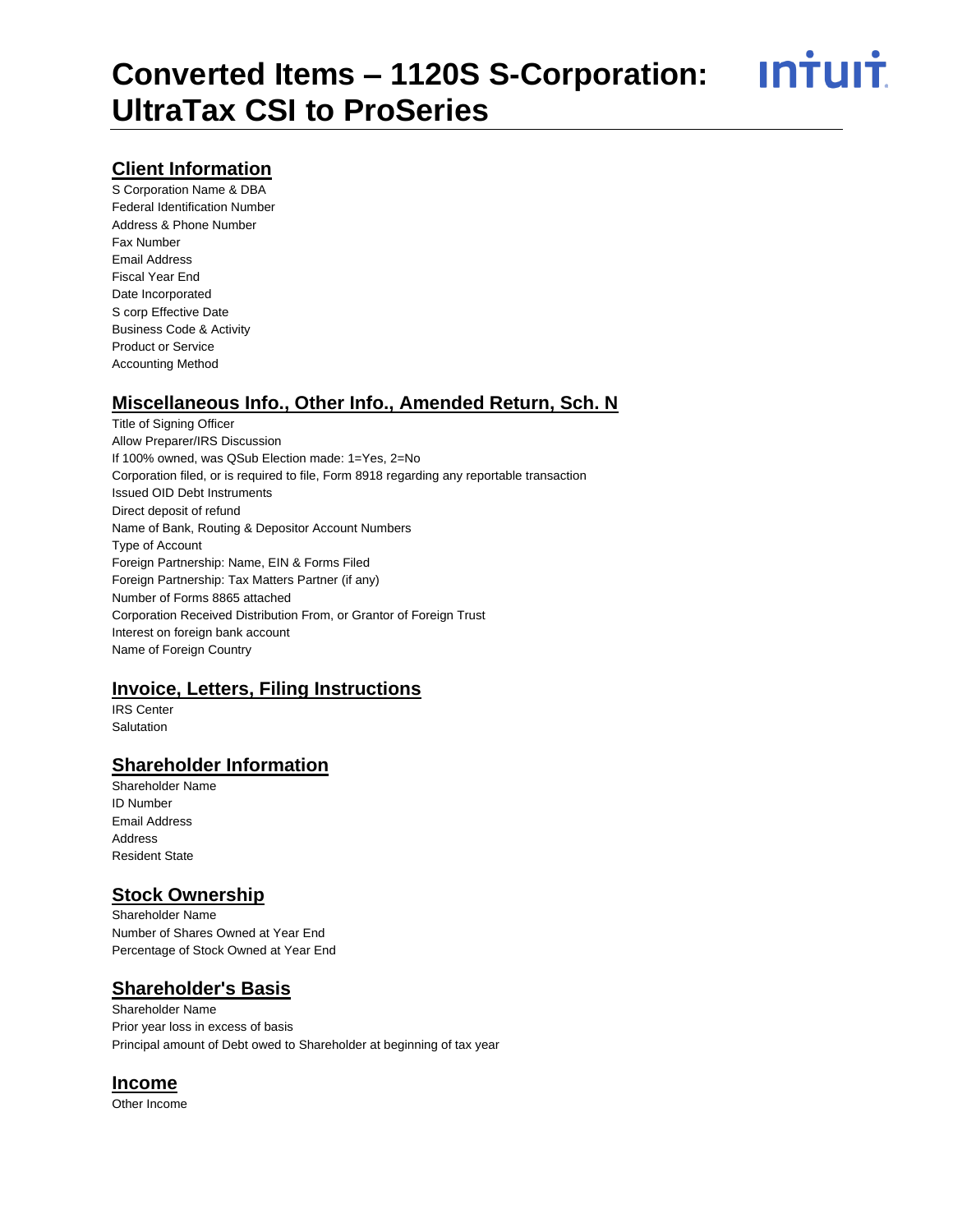<u>**Intuit**</u>

## **Cost of Goods Sold**

Additional Section 263A Costs Other Costs Ending Inventory Inventory Method Rules of Section 263A Apply

#### **Ordinary Deductions**

Taxes - Other Other Deductions

#### **Depreciation (4562)**

Description of Property Form Activity name or number Date Placed in Service Cost or Basis Current Section 179 Expense - Current Year Method Life or Class Life Amortization code section Current Depreciation / Amortization Prior Section 179 Expense Prior Depreciation / Amortization Current Special Depreciation Allowance Salvage Value Basis Reduction (amortizable costs expensed, ITC, etc.) AMT Depreciation - Basis AMT Depreciation - Class Life (Post-1986) AMT Depreciation - Current Depreciation AMT Depreciation - Prior Depreciation (MACRS Only) Book Depreciation - Cost or Basis Book Depreciation - Method Book Depreciation - Life or Class Life Book Depreciation - Current Depreciation Book Depreciation - Prior Depreciation Book Depreciation - Salvage Value State Depreciation - Cost or Basis State Depreciation – Current Section 179 Expense State Depreciation - Method State Depreciation - Life or Class Life State Depreciation - Current Depreciation / Amortization State Depreciation - Prior Depreciation / Amortization State Depreciation - Current Special Depreciation Allowance State Depreciation - Prior Section 179 Expense State Depreciation - Salvage Value Percentage of Business Use Alternative Depreciation System (ADS) 1=150% DB, 2= 200% DB (%MACRS) Qualified Indian Reservation Property Listed Property Date sold, disposed of, or retired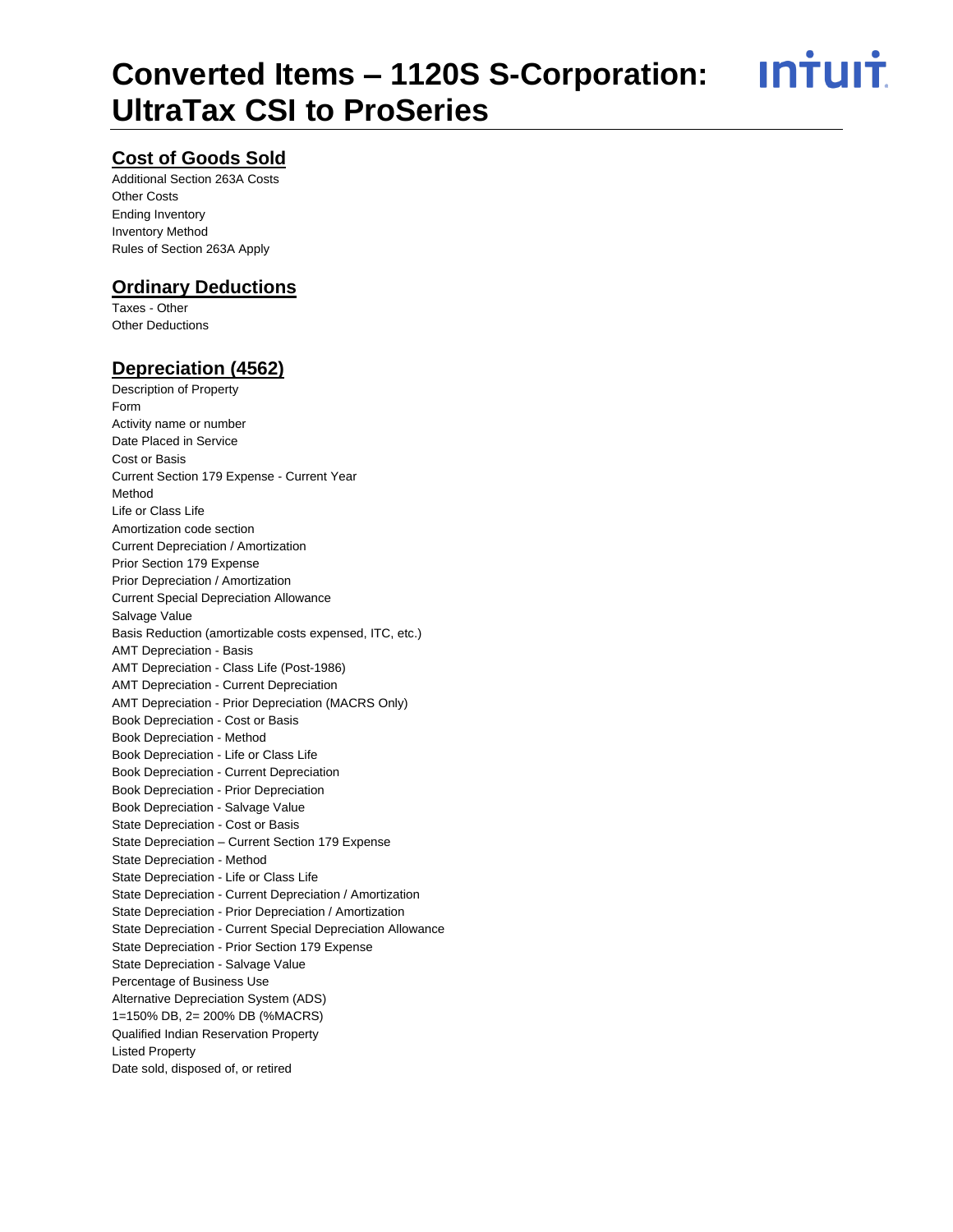<u>**INTUIT**</u>

# **Farm Income / Expenses (Schedule F)**

Principal Product Agricultural Activity Code Accounting Method Ending Inventory of Livestock, Etc. - Accrual Method Other Income Other Expenses

#### **Schedule K Income and Deductions**

Other Income (Loss) Section 59(e)(2) Election Expenses – Other description Other Deductions

#### **Rental Real Estate Activities (Form 8825)**

Kind of Property Address Type of Property Other Expenses

#### **Passthrough Entity K-1 Information**

General Information – Name of K-1 entity, Address, & EIN

#### **Noncash Contributions (8283)**

Charitable Organization – Name, Address & EIN

## **Credits (Schedule K)**

Alcohol and Cellulosic BioFuels Fuel Credit (6478) – IRS Registration Number Increasing Research Credit (6765) – Alternative Simplified Method: Total Qualified Research Expenses 1<sup>st</sup> prior year Indian Employment Credit (8845) – Qualified Wages: 1993 LIH Annual Stmt (8609-A) - Building Identification Number (BIN) LIH Annual Stmt (8609-A) - S Corporation Does Not Have Form 8609 Issued By Housing Credit Agency LIH Annual Stmt (8609-A) - Building Qualified as Part of a Low-Income Housing Project LIH Annual Stmt (8609-A) - Decrease in the Building's Qualified Basis LIH Annual Stmt (8609-A) - Eligible Basis from Form 8609, Part II, Line 7b LIH Annual Stmt (8609-A) - Low-Income Portion

## **Other Schedule K Items**

Foreign Country – Only first Country name will populate when multiple copies present Foreign Gross Income Sourced at Corp. Level – Passive Category Foreign Gross Income Sourced at Corp. Level – General Category Foreign Gross Income Sourced at Corp. Level – Other Deductions Allocated & Apportioned at Corp. Level – Passive Category Deductions Allocated & Apportioned at Corp. Level – General Category Deductions Allocated & Apportioned at Corp. Level – Other Reduction in Taxes Available for Credit (Sum of all categories of income) Other AMT Items Other Foreign Transactions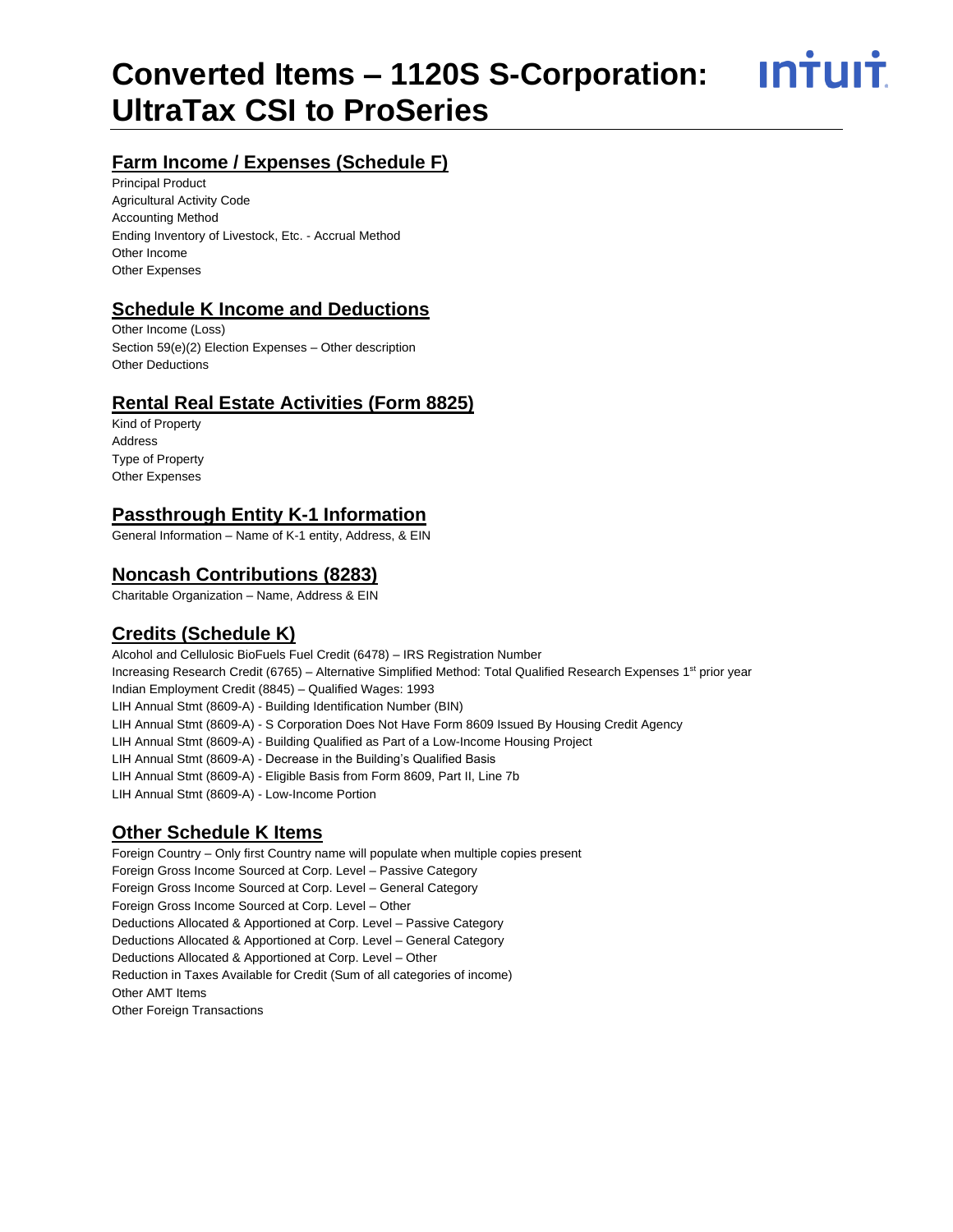<u>ıntuıt</u>

#### **Balance Sheet (Assets) - Ending Amounts Only**

Cash Accounts Receivable Less Allowance for Bad Debts U.S. Government Obligations Tax-Exempt Securities Prepaid Federal Tax Prepaid State Tax Other Current Assets Loans to Shareholders Mortgage and Real Estate Loans Other Investments Buildings and Other Depreciable Assets Less Accumulated Depreciation Depletable Assets Less Accumulated Depletion Land (Net of Any Amortization) Intangible Assets Less Accumulated Amortization Other Assets

#### **Balance Sheet (Liabilities and Capital) - Ending Amounts Only**

Accounts Payable Mortgages, Notes Payable - Current Year Federal Tax Payable State Tax Payable Other Current Liabilities Loans from Shareholders Mortgages, Notes Payable - Long-Term Other Liabilities Capital Stock Additional Paid-in Capital Adjustments to Shareholders' Equity Less Cost of Treasury Stock

#### **Balance Sheet (Miscellaneous)**

Current year book depreciation Current year book amortization Current year book depletion

#### **Schedule M-1**

Income on Schedule K Not Reported on Books Expenses Recorded on Books Not Included on Schedule K - Other Income Recorded on Books Not Included on Schedule K - Other Deductions on Sch. K Not Charged Against Book Income – Other

## **Schedule M-3**

Schedule M-3: 1=Force, 2=Suppress Type of Income Statement Prepared If Income Statement Was Prepared – If Corporation's income statement has been restated for any of the 5 preceding income statement periods, provide explanation and amounts of each item restated Accounting standard used Net Income (Loss) Reconciliation – Net Income or Loss from Nonincludible Foreign & US Entities